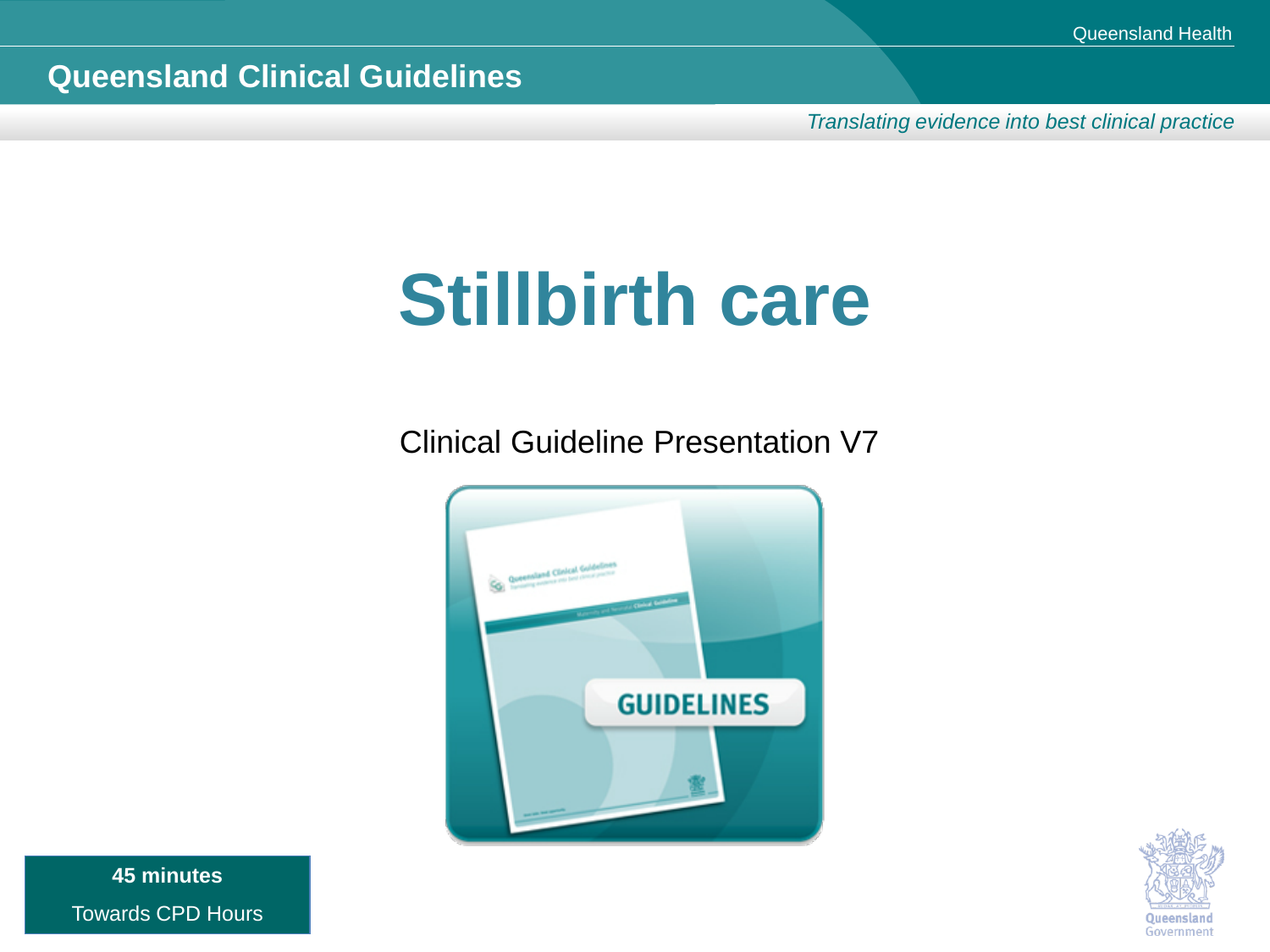#### **References:**

Queensland Clinical Guideline: Stillbirth care is the primary references for this package.

#### **Recommended citation:**

Queensland Clinical Guidelines. Stillbirth care clinical guideline education presentation E18.24-1-V7-R23. Queensland Health. 2019.

#### **Disclaimer:**

This presentation is an implementation tool and should be used in conjunction with the published guideline. This information does not supersede or replace the guideline. Consult the guideline for further information and references.

#### **Feedback and contact details:**

**M:** GPO Box 48 Brisbane QLD 4001 | **E:** [guidelines@health.qld.gov.au](mailto:guidelines@health.qld.gov.au) | **URL:** [www.health.qld.gov.au/qcg](http://www.health.qld.gov.au/qcg)

#### **Funding:**

Queensland Clinical Guidelines is supported by the Queensland Health, Healthcare Improvement Unit.

#### **Copyright:**

© State of Queensland (Queensland Health) 2019



This work is licensed under a Creative Commons Attribution Non-Commercial No Derivatives 3.0 Australia licence. In essence, you are free to copy and communicate the work in its current form for non-commercial purposes, as long as you attribute the Queensland Clinical Guidelines Program, Queensland Health and abide by the licence terms. You may not alter or adapt the work in any way. To view a copy of this licence, visit<http://creativecommons.org/licenses/by-nc-nd/3.0/au/deed.en>

For further information contact Queensland Clinical Guidelines, RBWH Post Office, Herston Qld 4029, email guidelines@health.qld.gov.au, phone (+61) 07 3131 6777. For permissions beyond the scope of this licence contact: Intellectual Property Officer, Queensland Health, GPO Box 48, Brisbane Qld 4001, email ip\_officer@health.qld.gov.au, phone (07) 3234 1479.

Images are property of State of Queensland (Queensland Health) unless otherwise cited.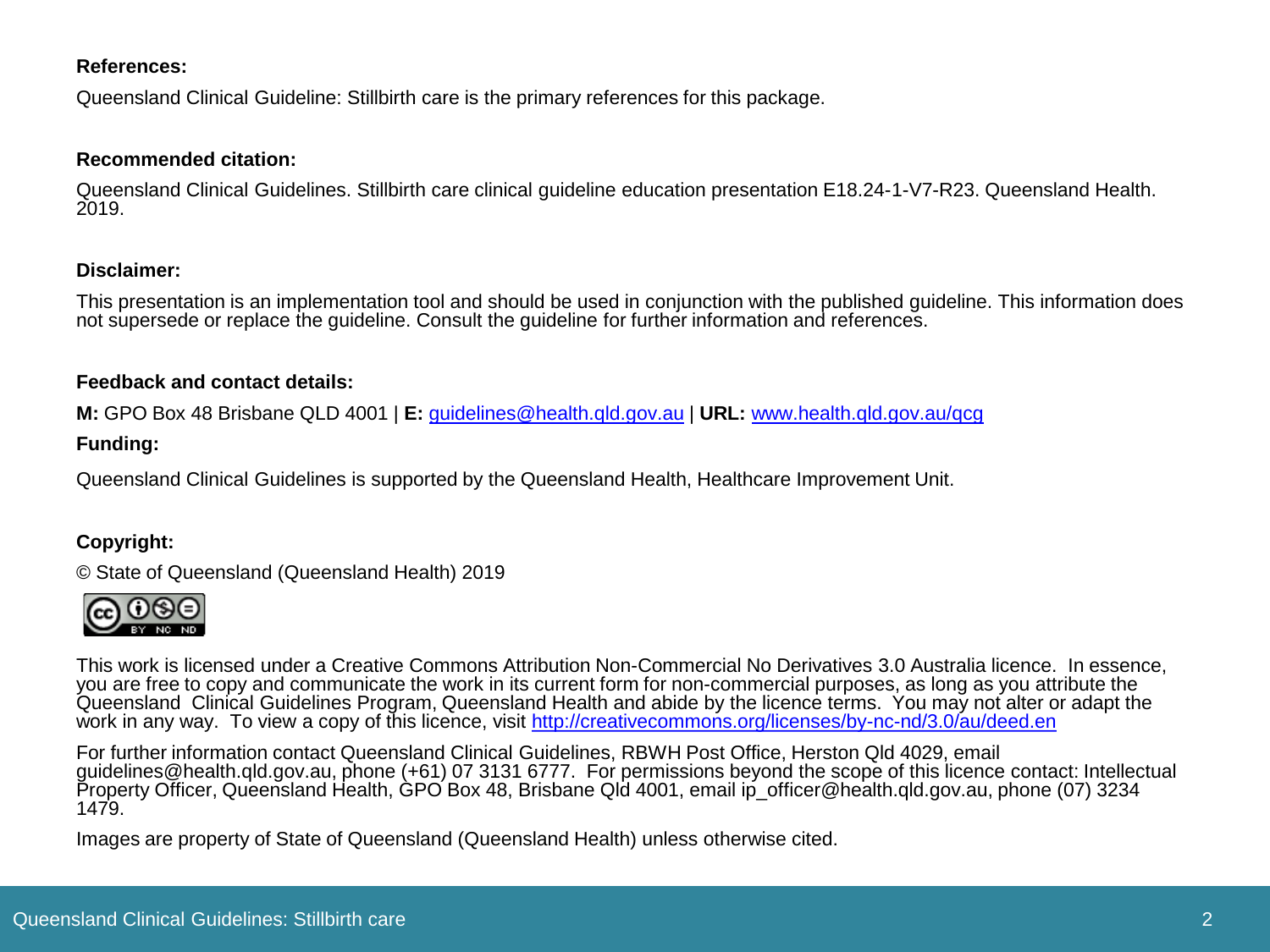# **Learning objectives**

- Identify causes and risks for stillbirth
- Understand communication strategies to support parents
- Identify investigations after stillbirth
- Understand follow-up care including preventative management in future pregnancies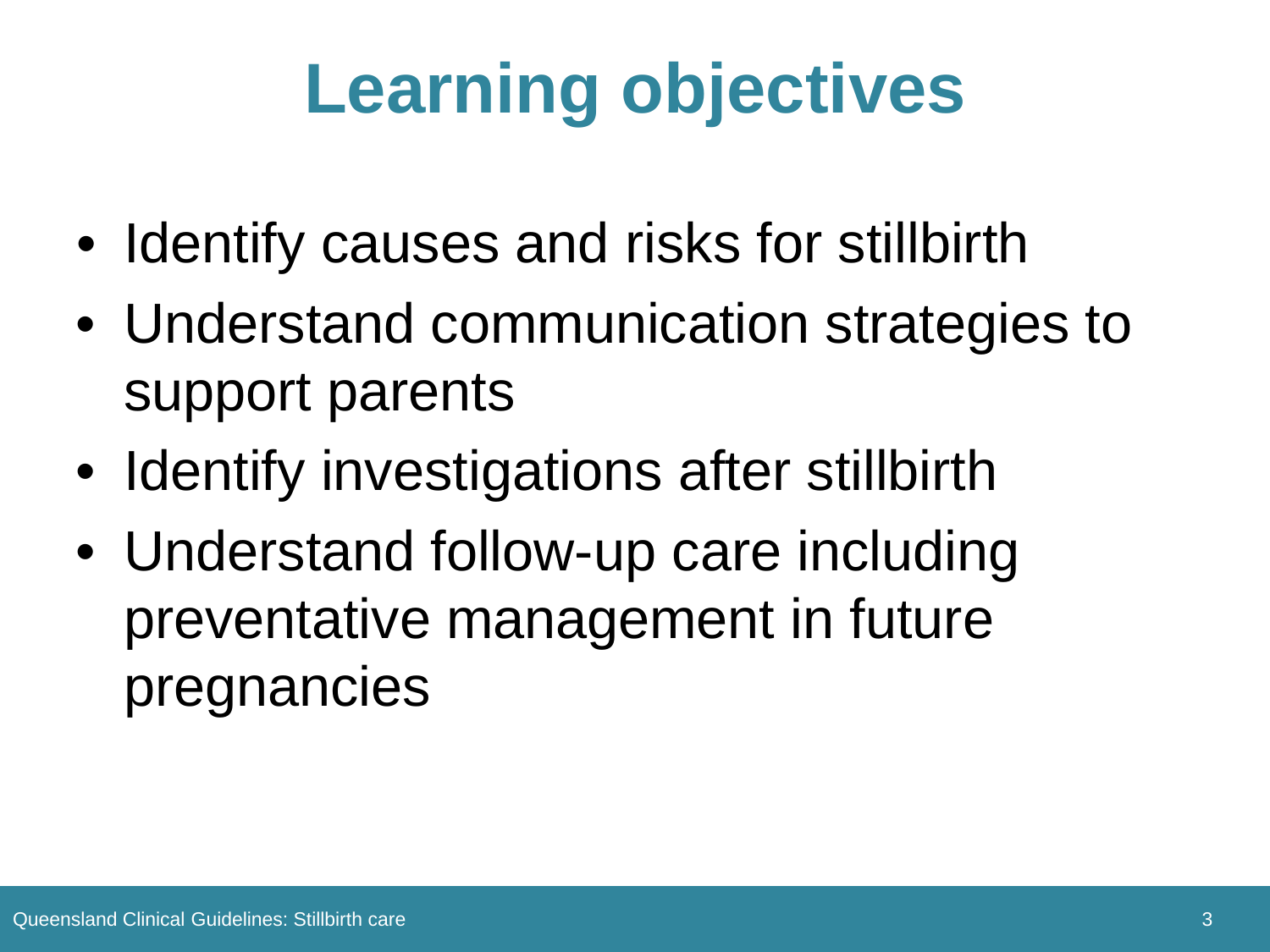### **Abbreviations**

- **BMI** Body mass index
- **DIC** Disseminated intravascular coagulation
- **DV** Domestic violence
- **FBC** Full blood count
- **HbA1c** Haemoglobin A1c
- **IOL** Induction of labour
- **LFTs** Liver function tests
- **NNST** Newborn screening test
- **PCA Patient controlled** analgesia
- **PSANZ-PDC** Perinatal Society of Australia and New Zealand- Perinatal Death Classification
- **SANDS** Stillbirth and Neonatal Death Support
- **TFTs** Thyroid function tests
- **USS** Ultrasound scan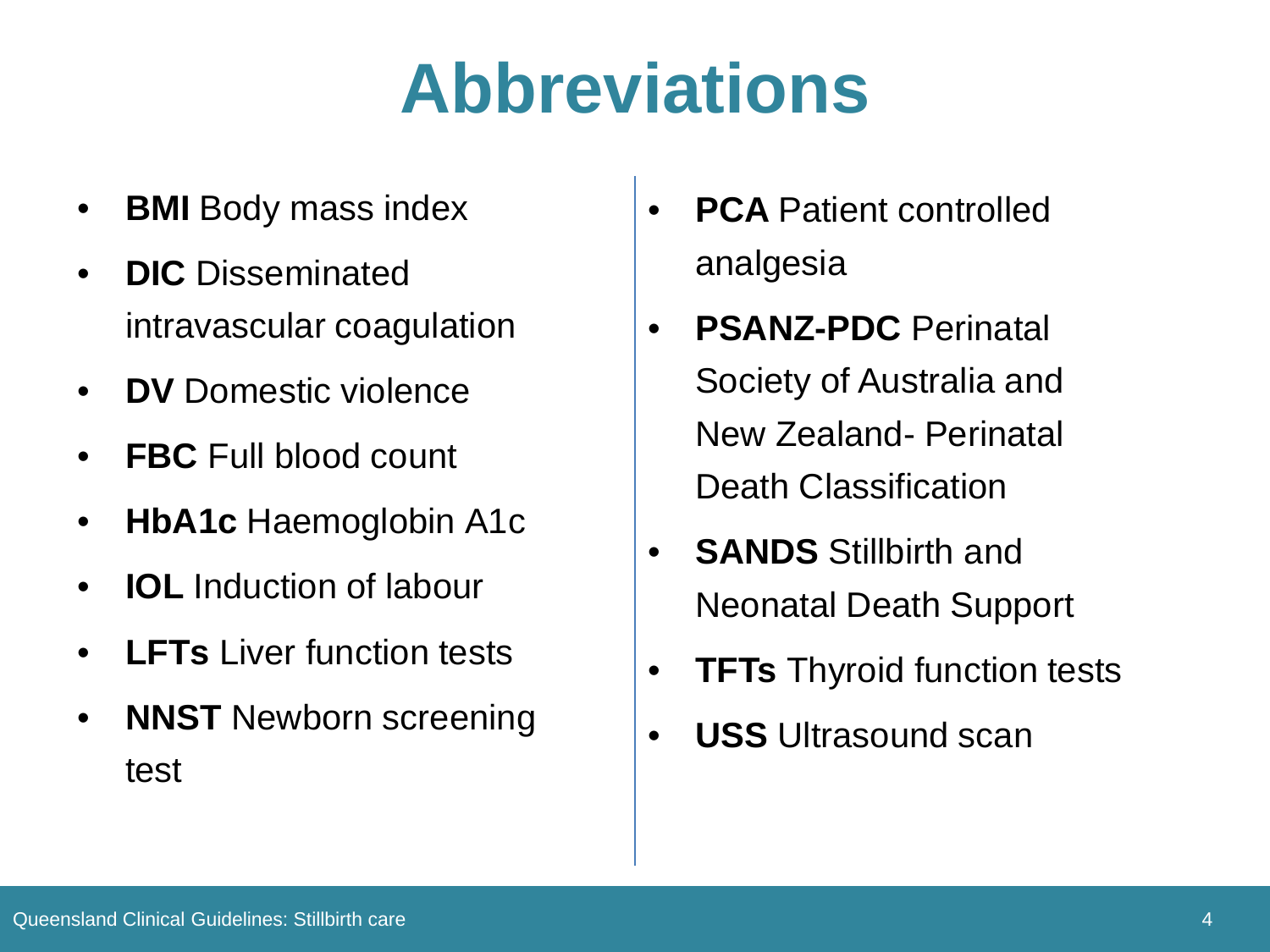## **Stillbirth definition**

#### Birth of a baby

- Heart beat, respiration or other sign of life are all absent and
- Birth weight ≥ 400 gram and/or
- Gestation ≥ 20+0 weeks

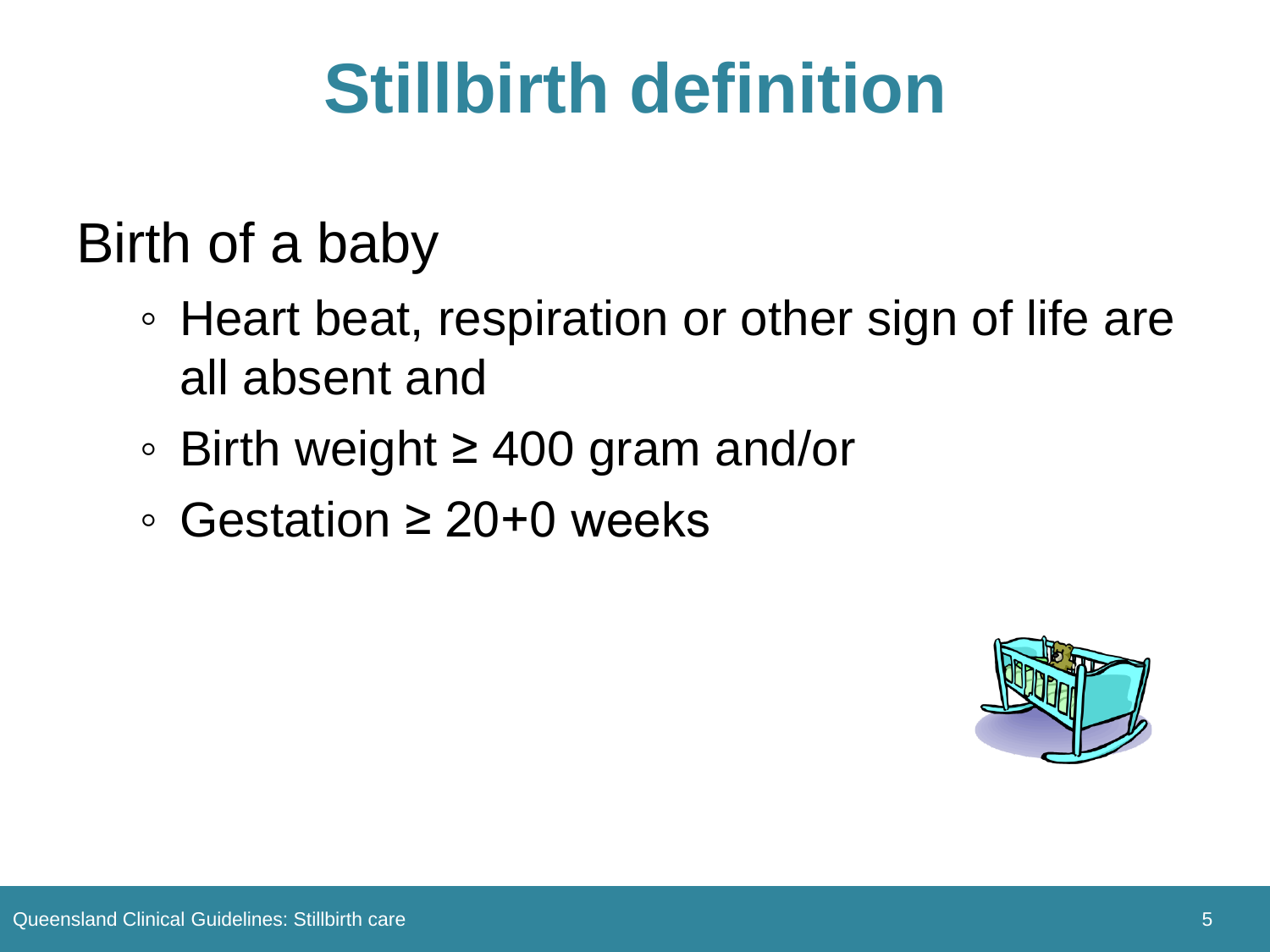### **Incidence and cause in Queensland**

#### Incidence 2012–2013

- All women–6.9 per 1000 births
- Indigenous women-9.0 per 1000 births
	- o Risk 4 times greater due to maternal conditions and perinatal infections

#### Causes 2004–2013

- Unexplained 32.6%
- **Congenital** abnormality 27.2%
- Spontaneous preterm 12.15%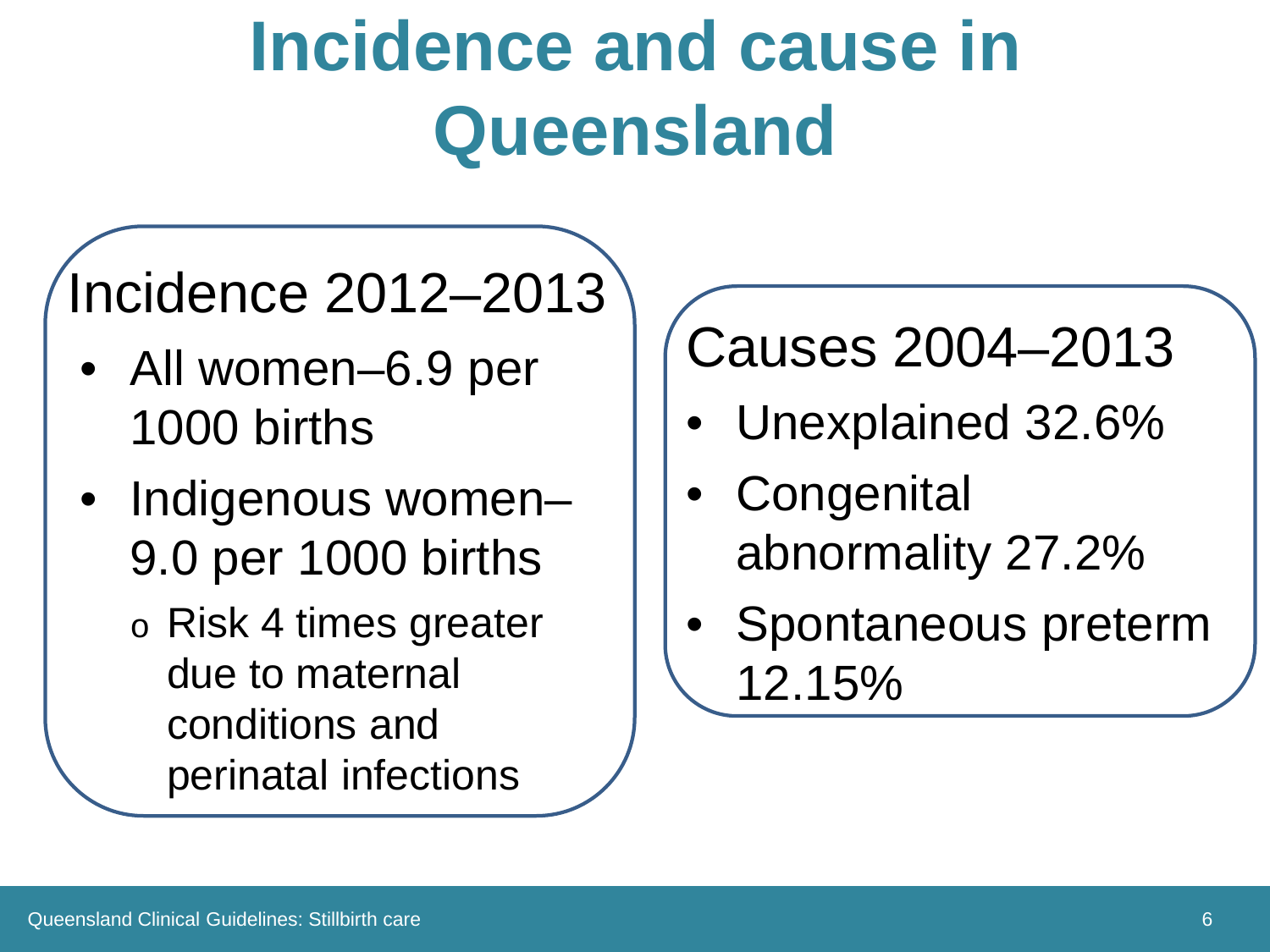# **Aetiology**

#### **Placental**

• Dysfunction/abnormal placentation

#### **Maternal**

- Hypertension, renal disease/diabetes/ infection
- BMI  $> 25/kg/m<sup>2</sup>$
- DV
- Smoking/substance use
- Antiphospholipid syndrome (APS)
- Hypoxic peripartum event

#### **Fetal**

- Chromosomal or structural abnormality
- Infection
- Anaemia (e.g. alphathalassaemia)

#### **Other**

- Unknown
- Materno-fetal transfusion
- Spontaneous preterm labour
- Cord accidents
- Multiple pregnancy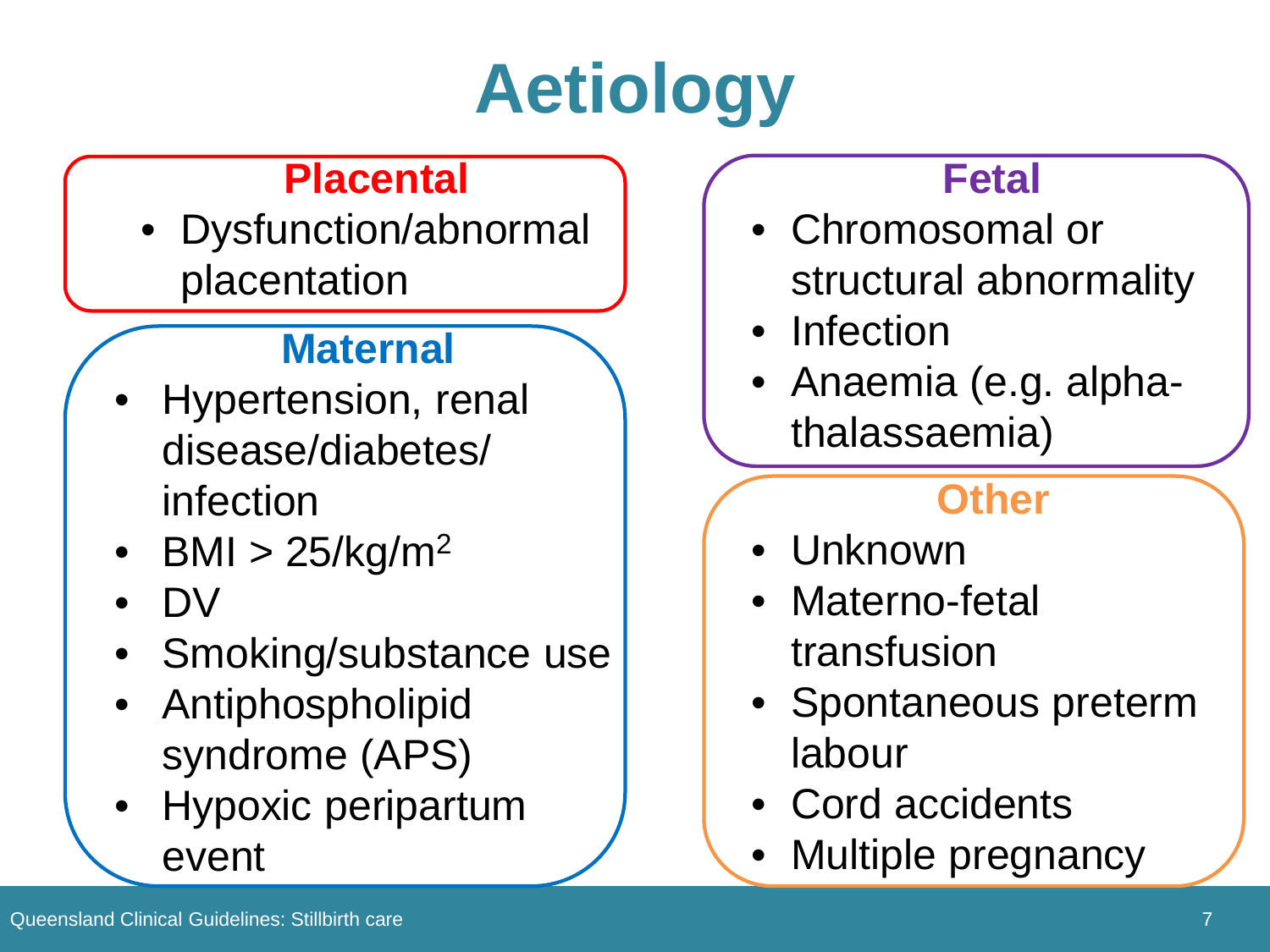# **At risk groups**

Some groups of women are at greater risk of having a stillbirth

At risk groups include:

- Ethnic–South Asian, South African, African, Middle Eastern
- Maternal age  $-$  < 15 or  $>$  35 years of age
- Multiple pregnancy
- Previous stillbirth
- Prolonged pregnancy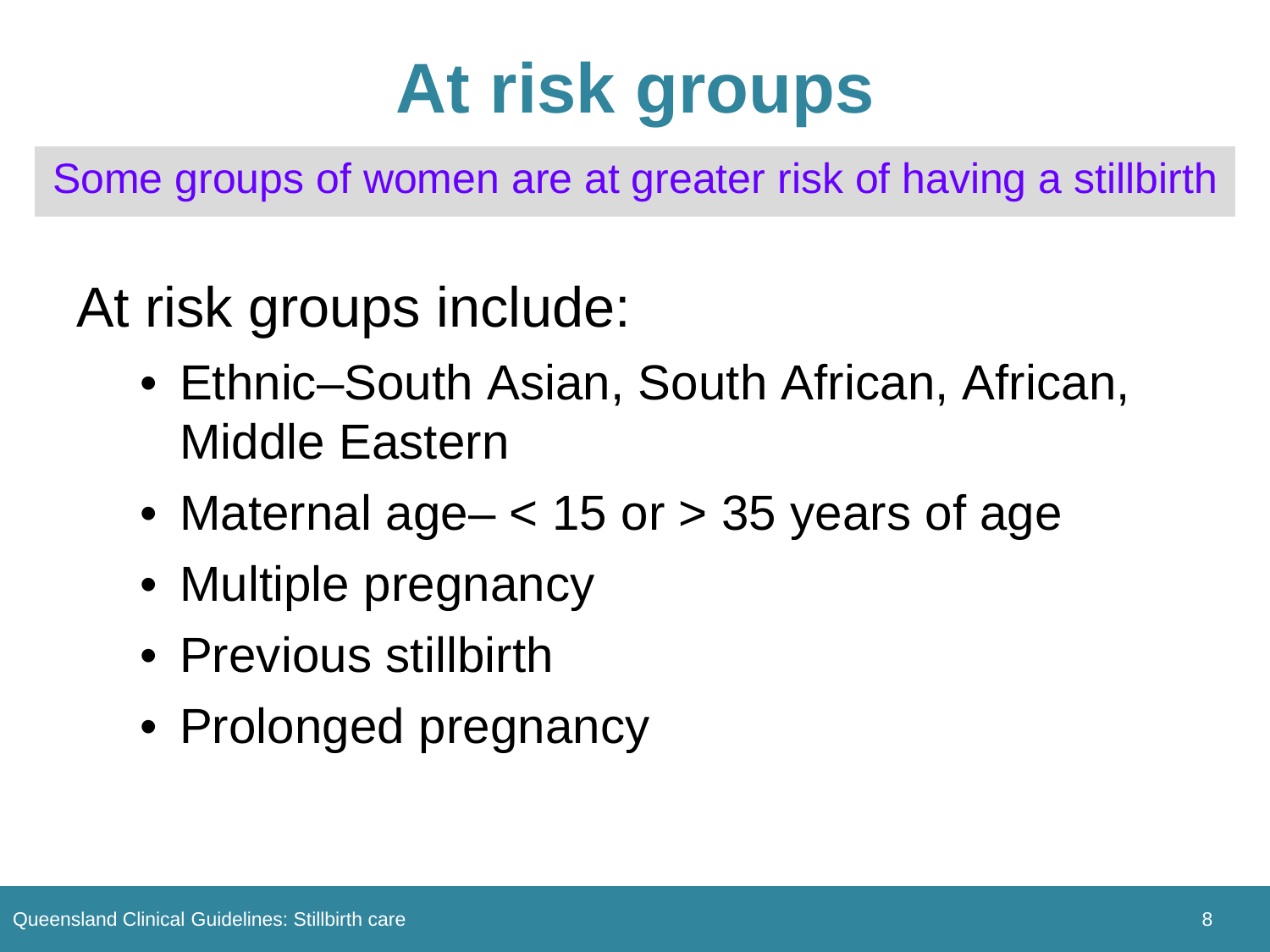#### **Antenatal care**

Rennie is a 35 year old primigravida of South African decent. She reduced her smoking when trying to become pregnant but gained weight and now has a BMI of 30 kg/m2.

You encourage and support Rennie to have:

- Regular antenatal appointments
- Routine screening
- Identification and management of pregnancy risks
- Early pregnancy ultrasound scan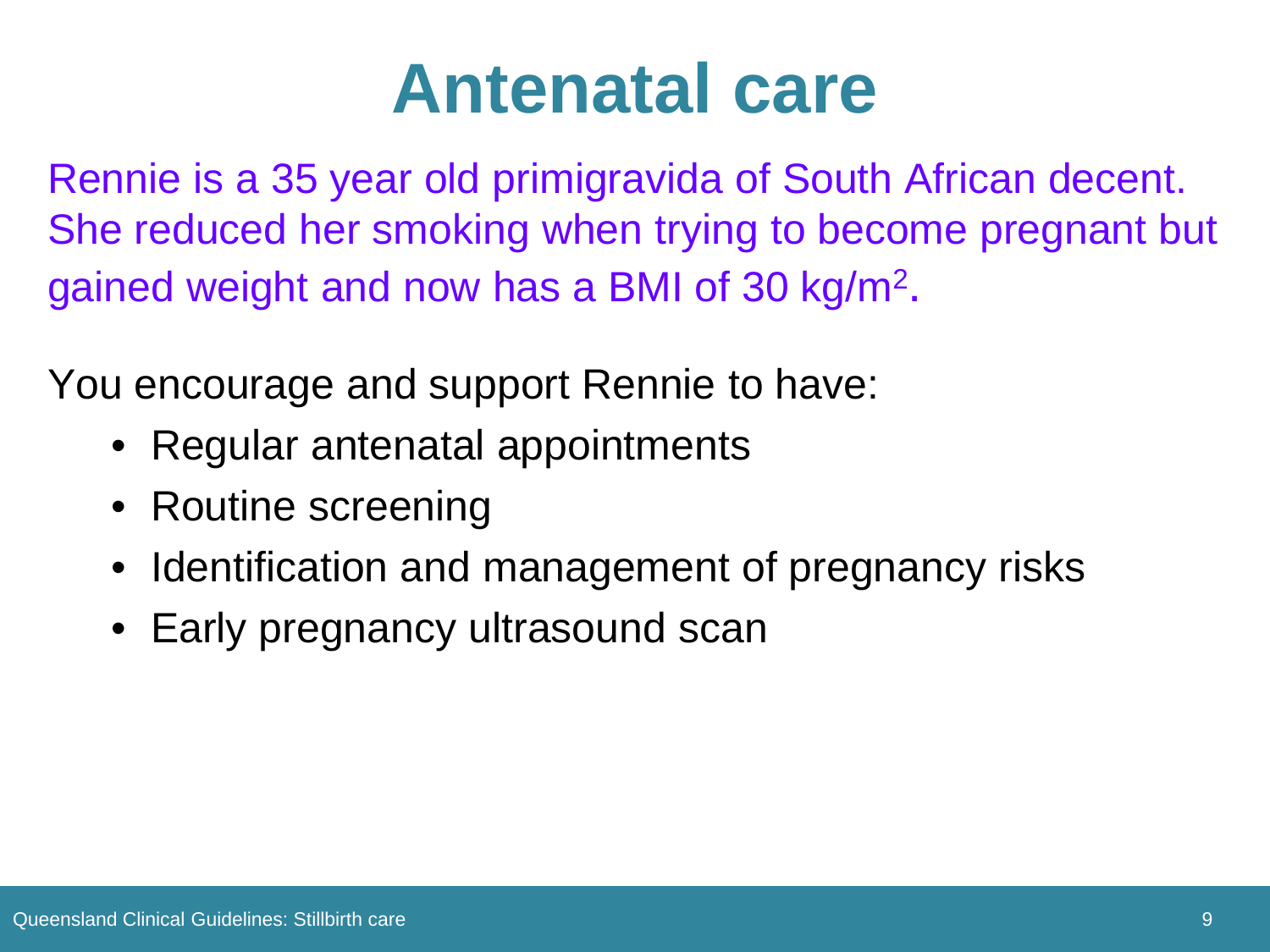#### **Advice to women**

What will you discuss with Rennie to reduce her stillbirth risk?

- Reduce risk factors:
	- Smoking–support to reduce or quit
	- Obesity–weight gain outside recommended guidelines
- Consider sleep position
- Understand fetal movements
- Seek advice if:
	- Fetal movements change
	- 'Gut instinct' that something is wrong

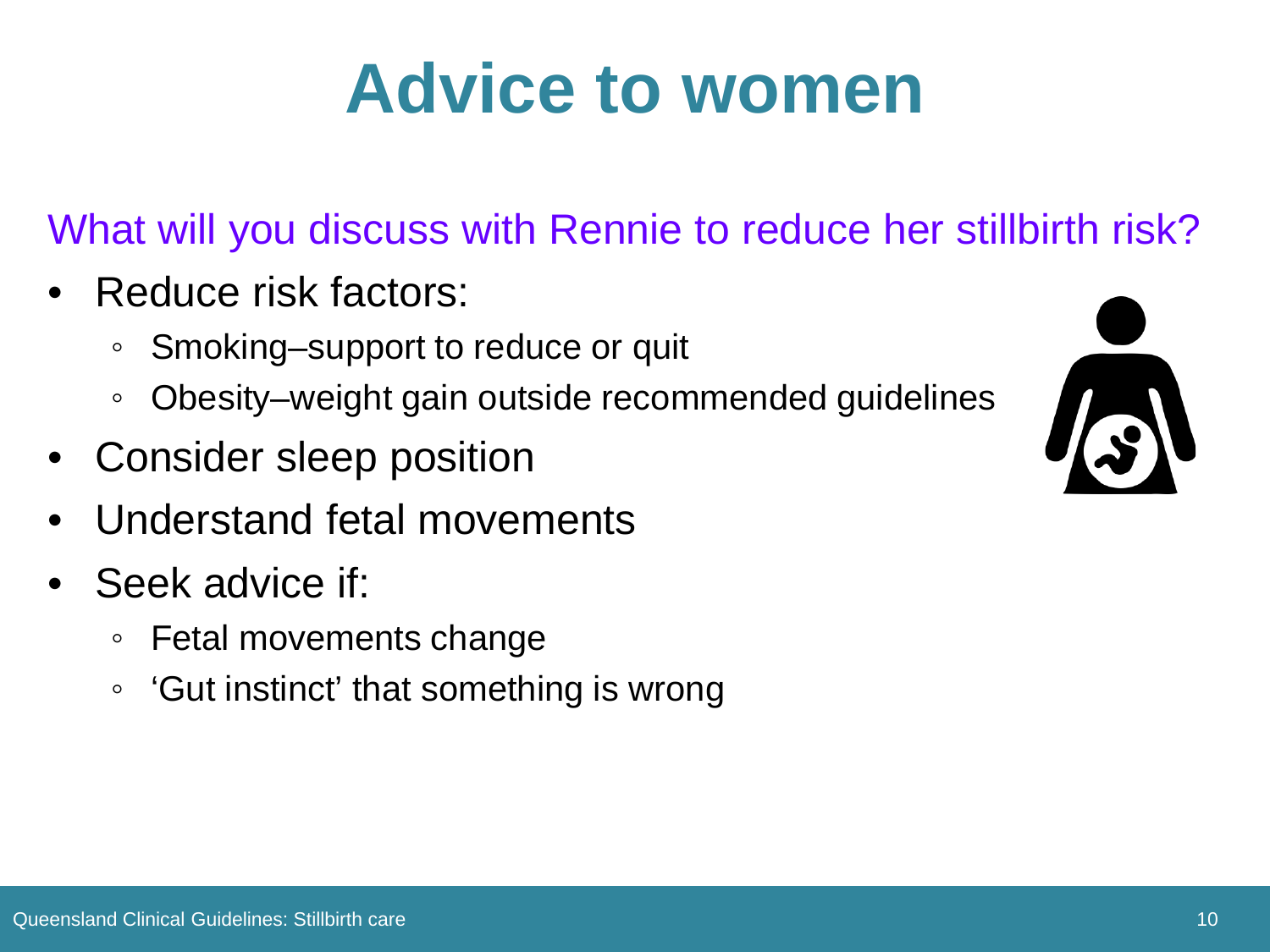### **Diagnosis of fetal death**

Sadly Rennie is diagnosed with a fetal death at 36 weeks gestation. What are some strategies you can use to support Rennie and Jeff through this difficult time?

- Provide escort and remain with them (e.g. at USS)
- Confirm absent fetal heart by experienced clinician– diagnose after real time ultrasound assessment
- Acknowledge them as parents
- Provide continuity of carer
- Discussion by adequately trained and prepared health care provider
- Do not leave them alone unless they ask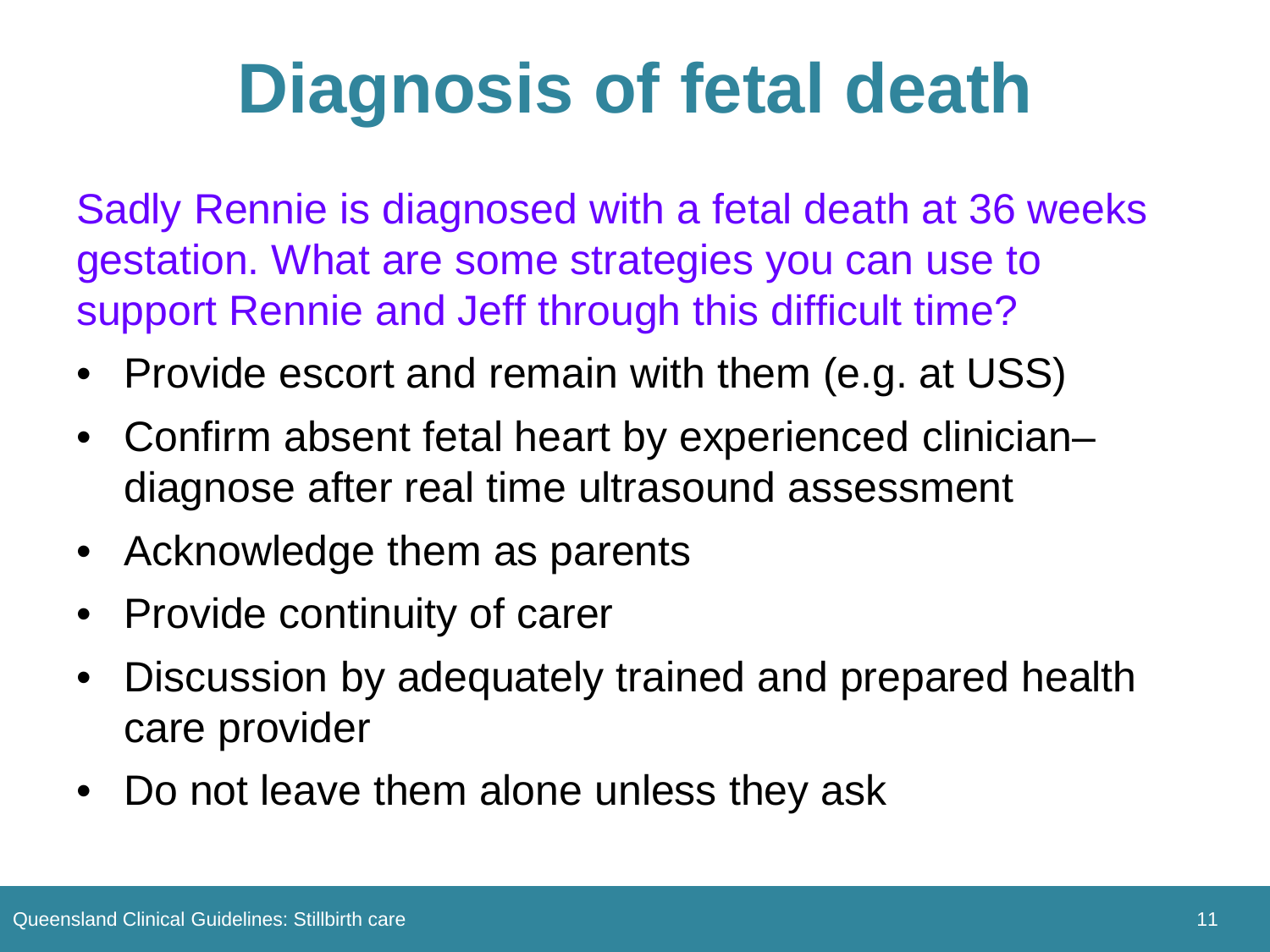## **Informing parents about fetal death**

Hold discussions with parents in a quiet and private area.

- Do not delay informing parents
- Use quiet and private area



- Use clear, unambiguous language (e.g. '*Your baby has died')*
- Use cues from parents
- Be sensitive and non-judgemental
- Consider other family members (e.g. siblings/grandparents)
- Refer to support services, support groups
- Document discussions and plan of care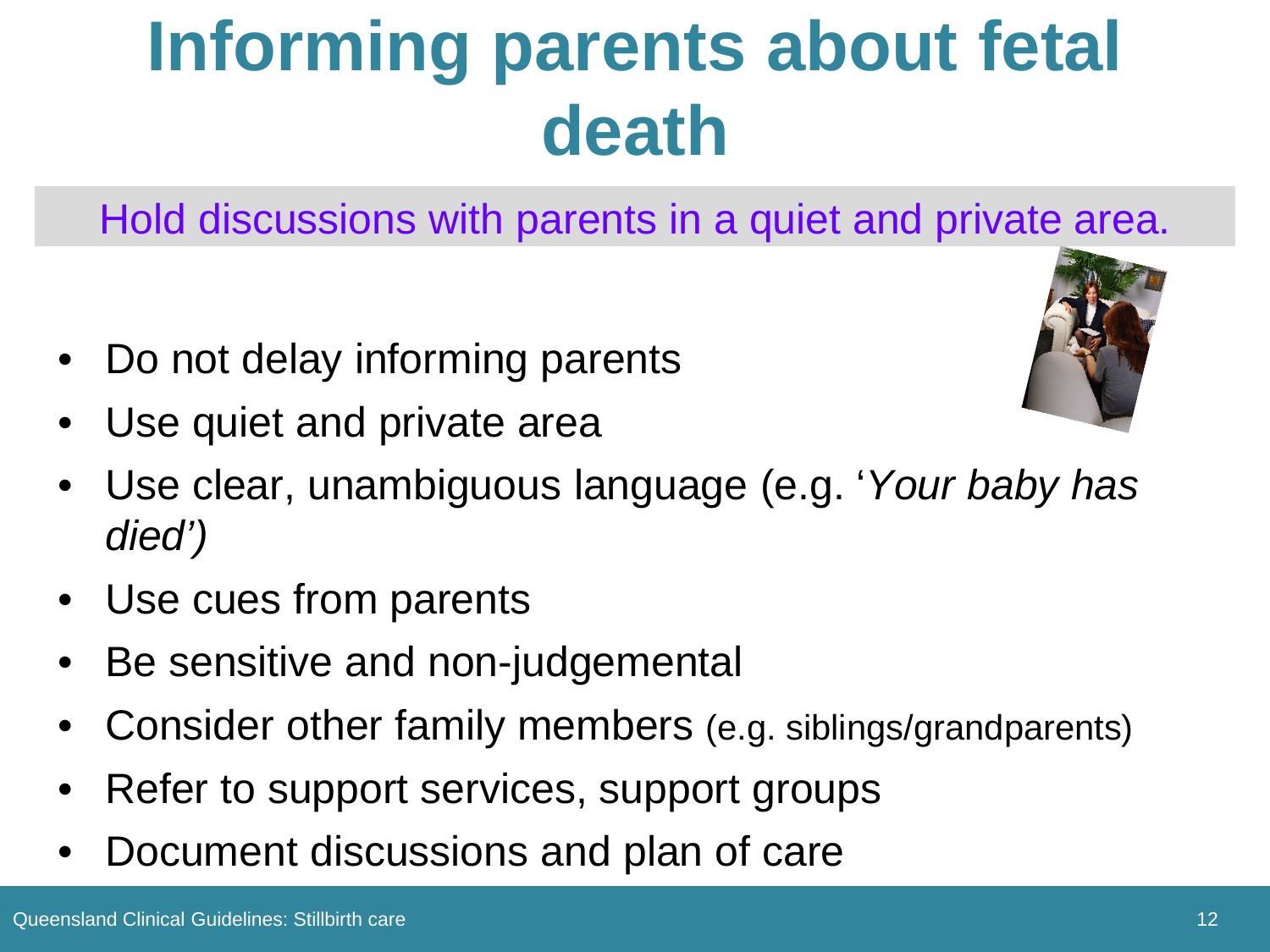## **Communication with parents**

You have a student working with you and they say they feel uncomfortable talking to Rennie and Jeff. What advice to you give the student?

- Use honest, transparent understandable language
- Offer verbal, written and electronic information; repeat details
- Allow time for questions and discussions Consider:



- What to say ('*I'm sorry'*)
- What not to say ('*at least you have other children'*)
- What to do (*listen and talk to parents about their baby*)
- What not to do (*refer to baby as 'it', 'fetus', 'products of conception')*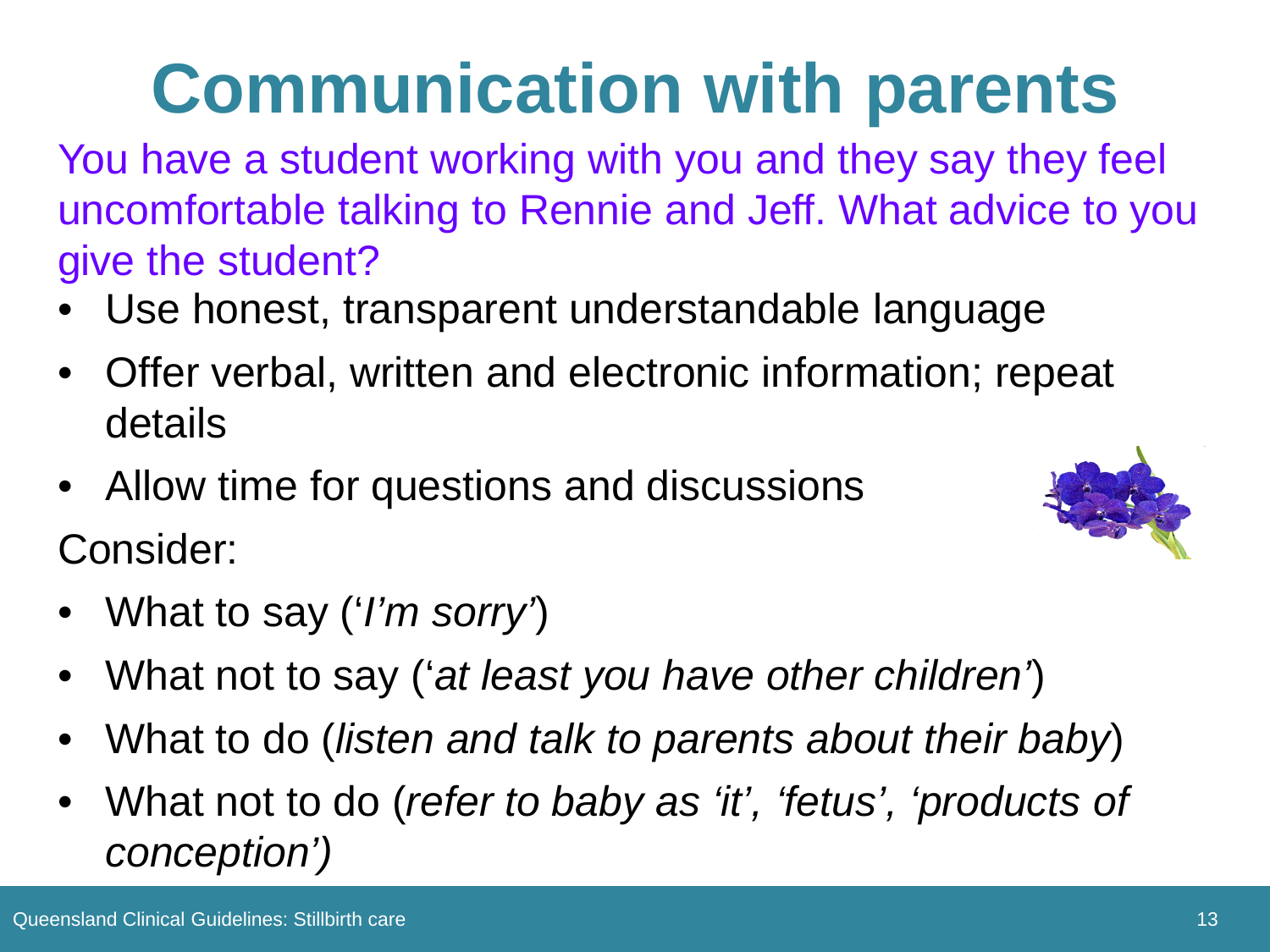#### **Model of care**

Parents appreciate genuine engagement, individualised personal care and sensitivity, emotion and empathy from health care providers.

What do you consider when planning care for Rennie and Jeff?

- Allow time for decision-making
- Individualise care to their needs
- Establish their wishes about time and place of birth
	- May wish to stay in hospital for IOL or go home to prepare for the birth
- Provide continuity of care and carer

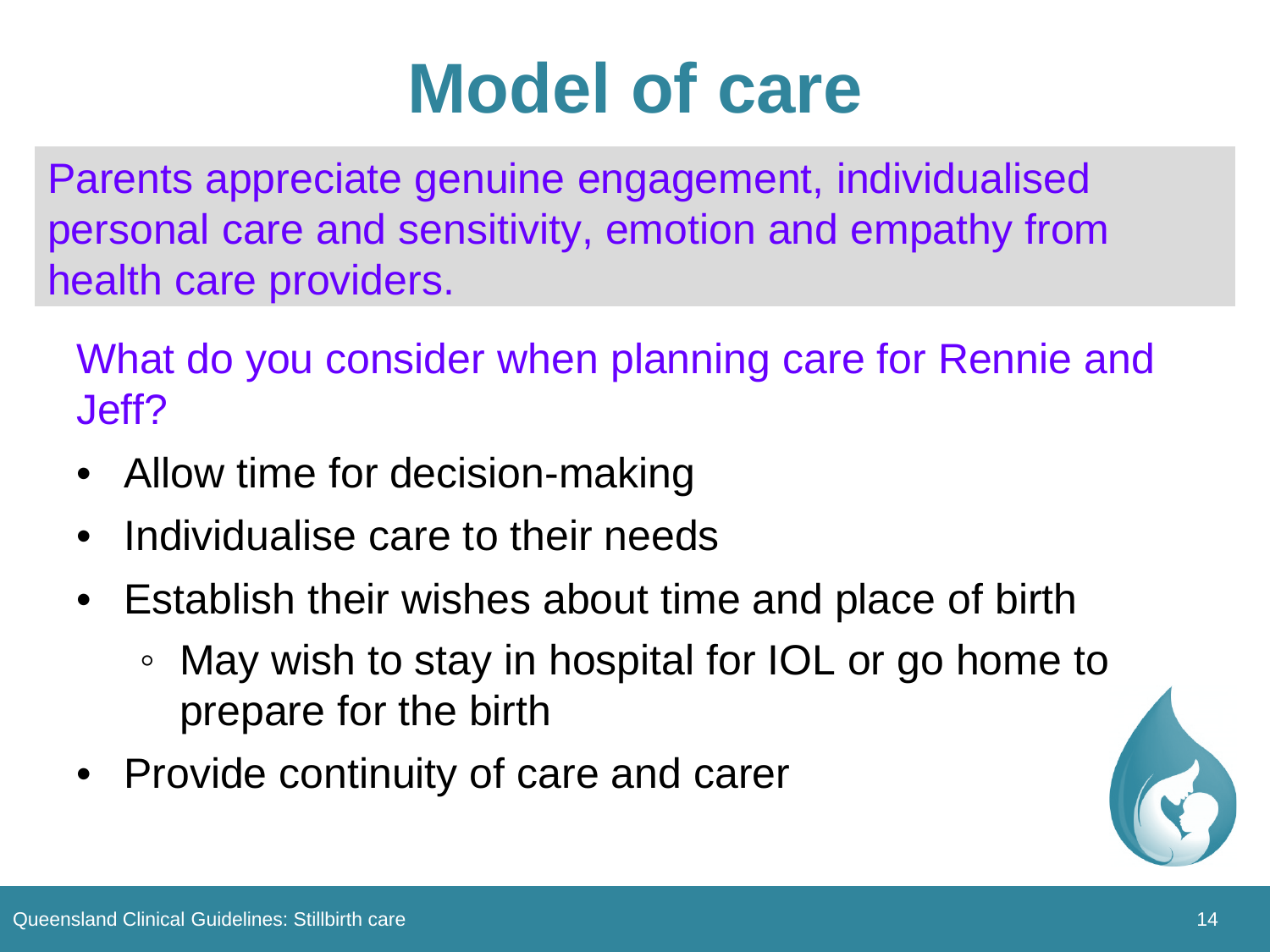### **Culturally sensitive care**

Ongoing support and sensitive care may reduce detrimental psychosocial effects of stillbirth

What care and support can you provide to Rennie and Jeff and other parents who have a stillbirth?

- Acknowledge cultural, spiritual and religious beliefs and practices
- Aboriginal and Torres Strait Islander people may wish elder/community member support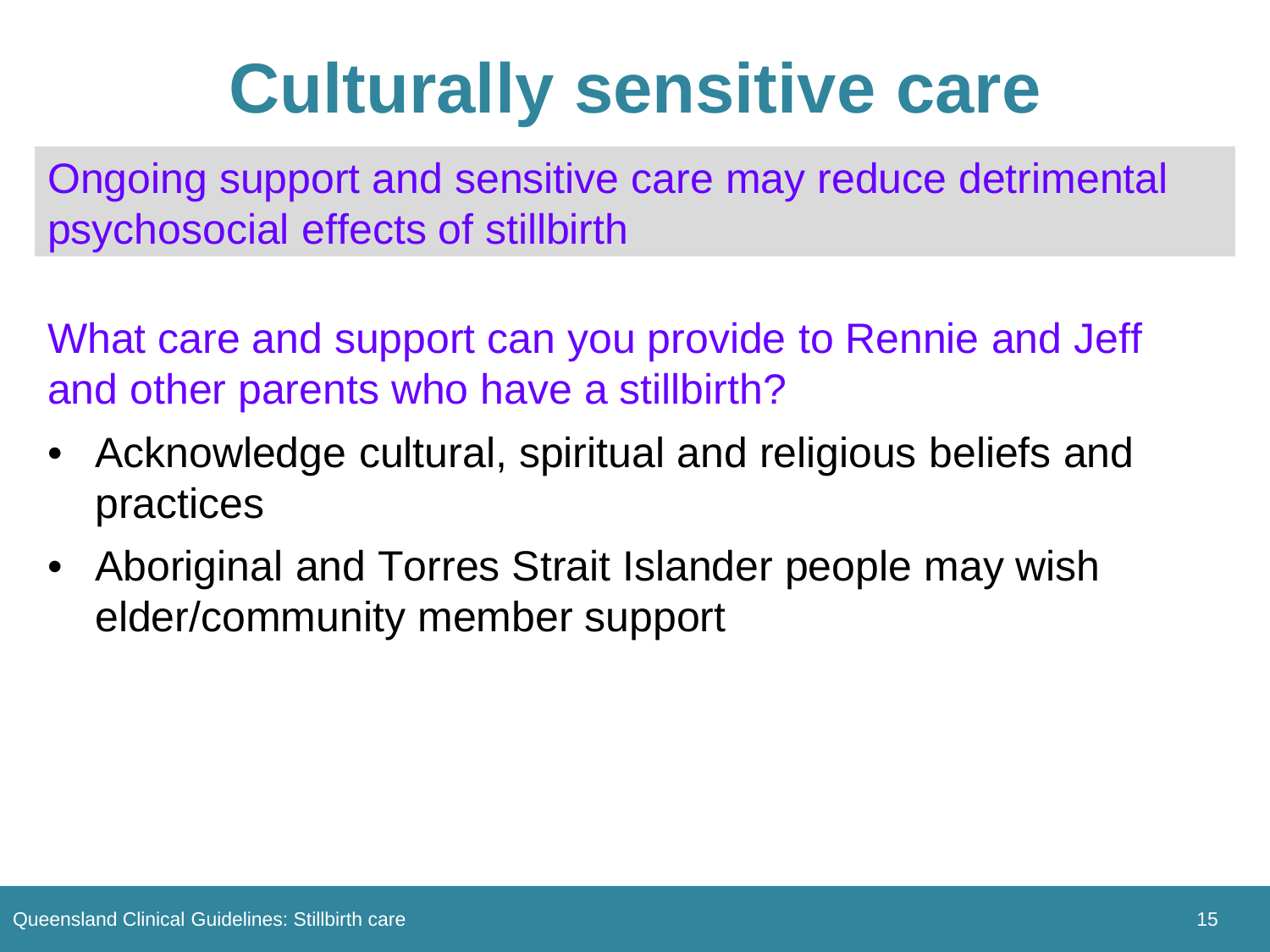# **Labour and birth preparation**

Discuss labour and birth options taking into account preferences, medical and obstetric history and safety.

- Provide step by step information
- Provide analgesia options:
	- Pharmacological–epidural, PCA, nitrous oxide
	- Non-pharmacological–water immersion, heat packs, sterile water injections
- Advise about what to bring (e.g. camera, clothes, blanket, soft toy)
- Inform about physical appearance of the baby:
	- Gestational age, abnormalities, potential injuries (e.g. peeling skin)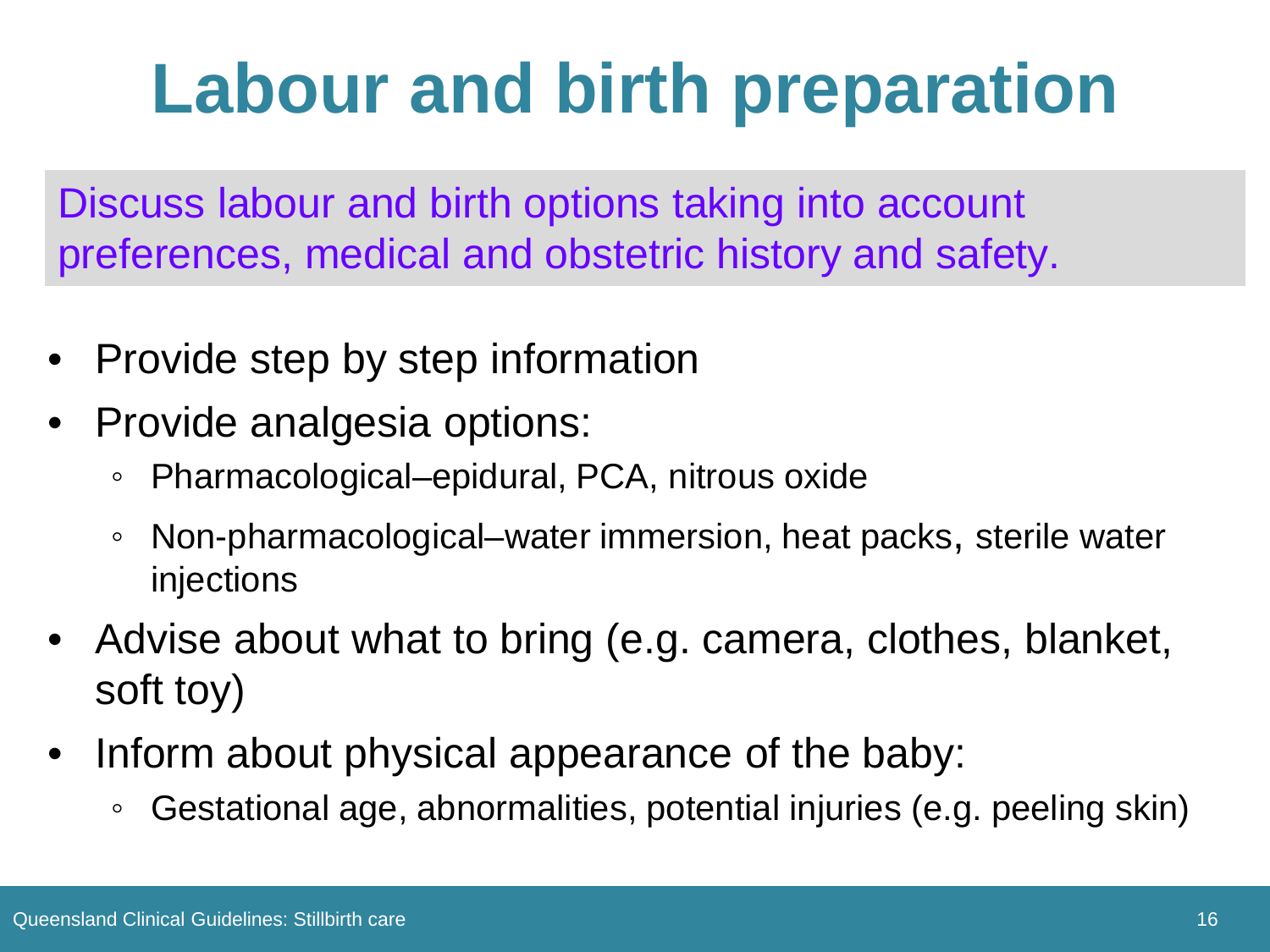# **Labour**

- May occur spontaneously
- Timing:
	- Collaborate with parents
	- Consider medical history and previous intrapartum history



#### IOL

- Ruptured membranes
- **Infection**
- Pre-eclampsia
- Placental abruption
- Woman requests
	- Expectant management
- If  $>$  48 hours since fetal death–twice weekly DIC testing
	- Risk increases after 4 weeks (may occur earlier)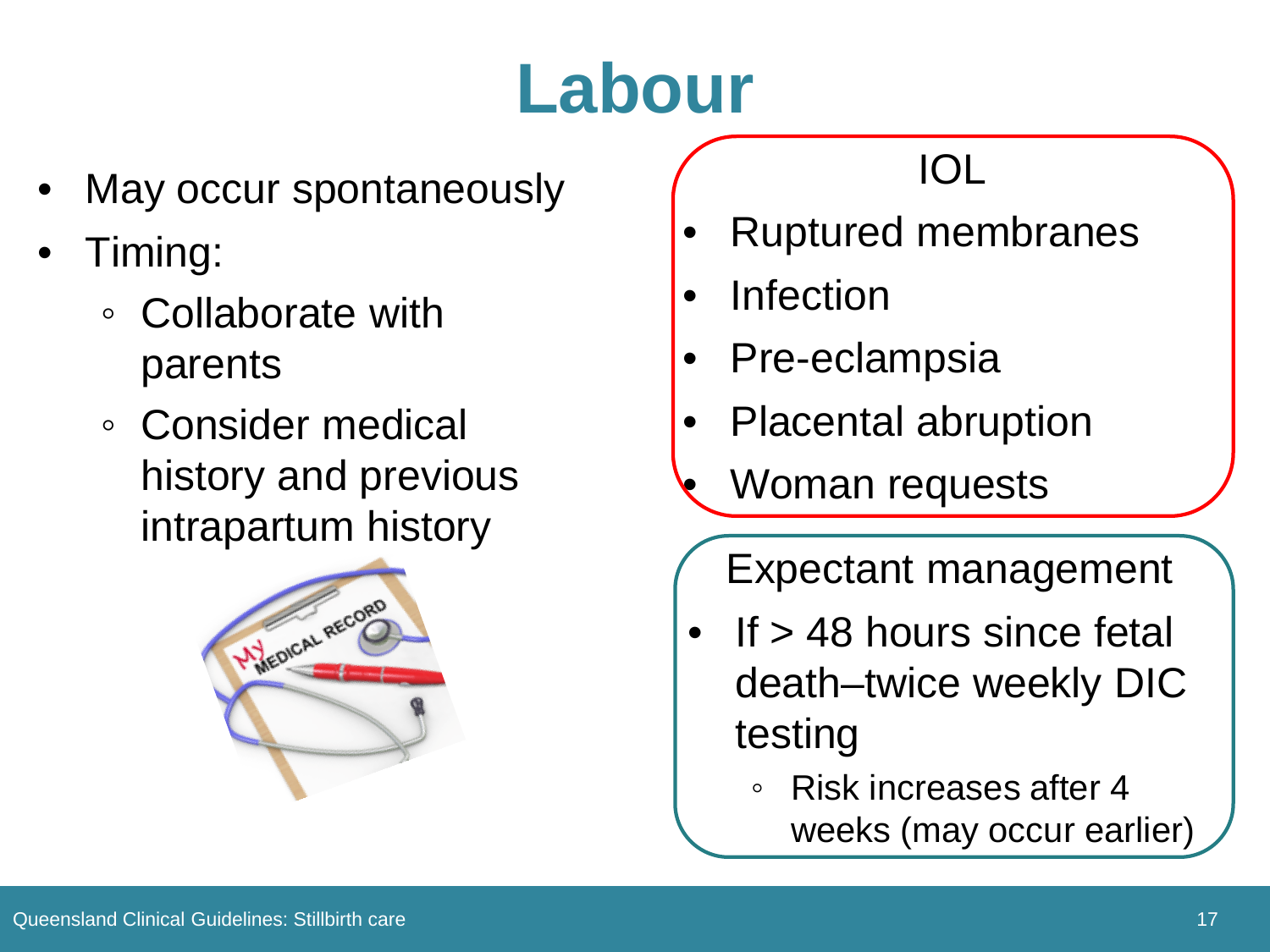### **Induction of labour**

After three days Rennie has not gone into labour and she and Jeff decide they would like to be induced. What are the induction options after a fetal death?

- Pharmacological
	- Dinoprostone (Prostaglandin E2)
	- Misoprostol (Prostaglandin E1)
	- Mifepristone
	- Oxytocin
- Mechanical
	- Balloon (transvaginal) catheter
	- Artificial rupture of membranes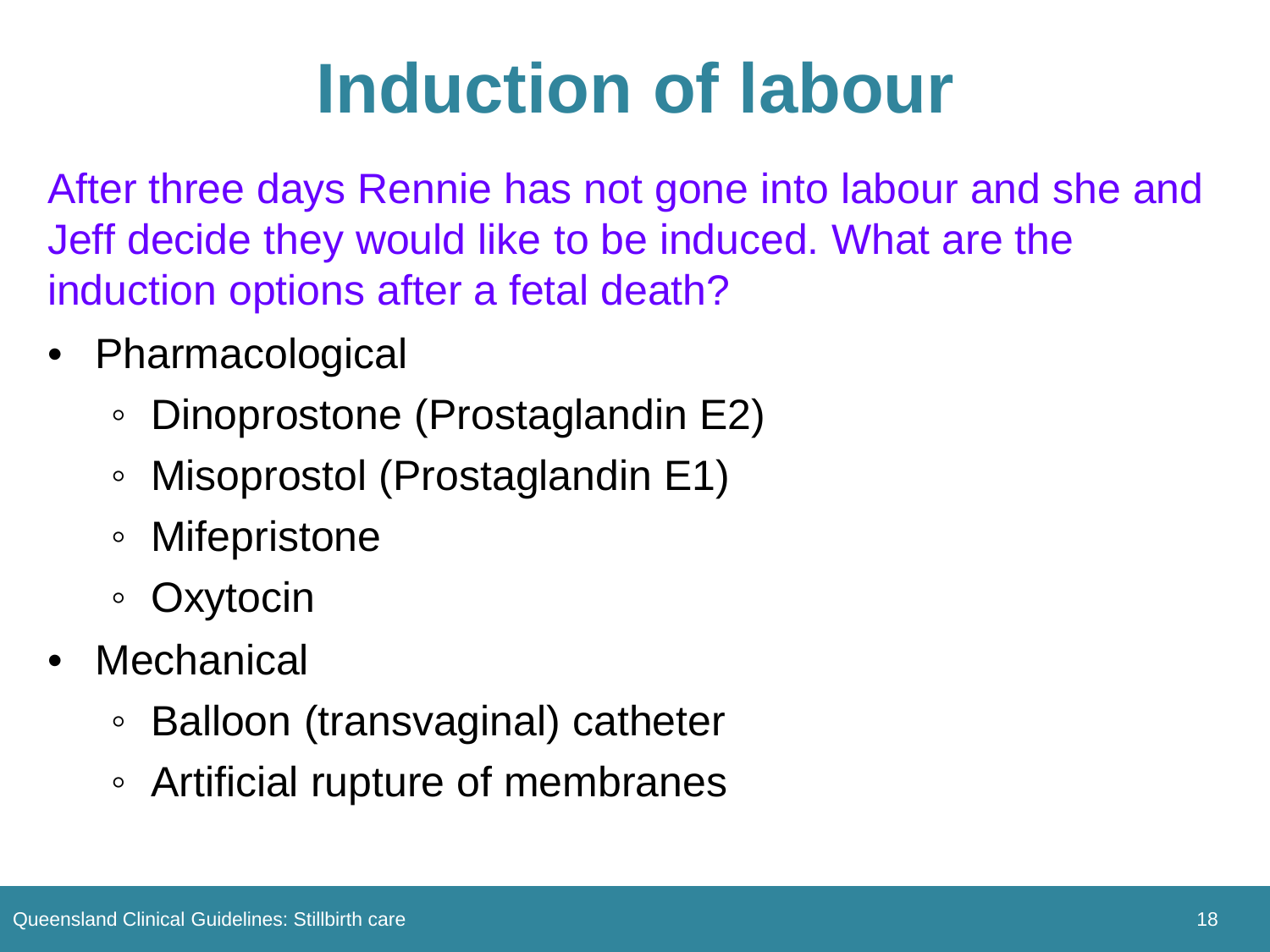### **Labour and birth care**

Respect and support the parent's wishes in labour and birth

What are the care considerations for Rennie during labour and birth?

- Ensure preparation and set-up of birthing suite
- Provide care in suitable area away from crying babies
- Provide care by maternity staff
- Adequate analgesia
- Observe for complications
	- Shoulder dystocia
	- Postpartum haemorrhage
	- Amniotic fluid embolism
- Normalise birth (e.g. cutting the cord)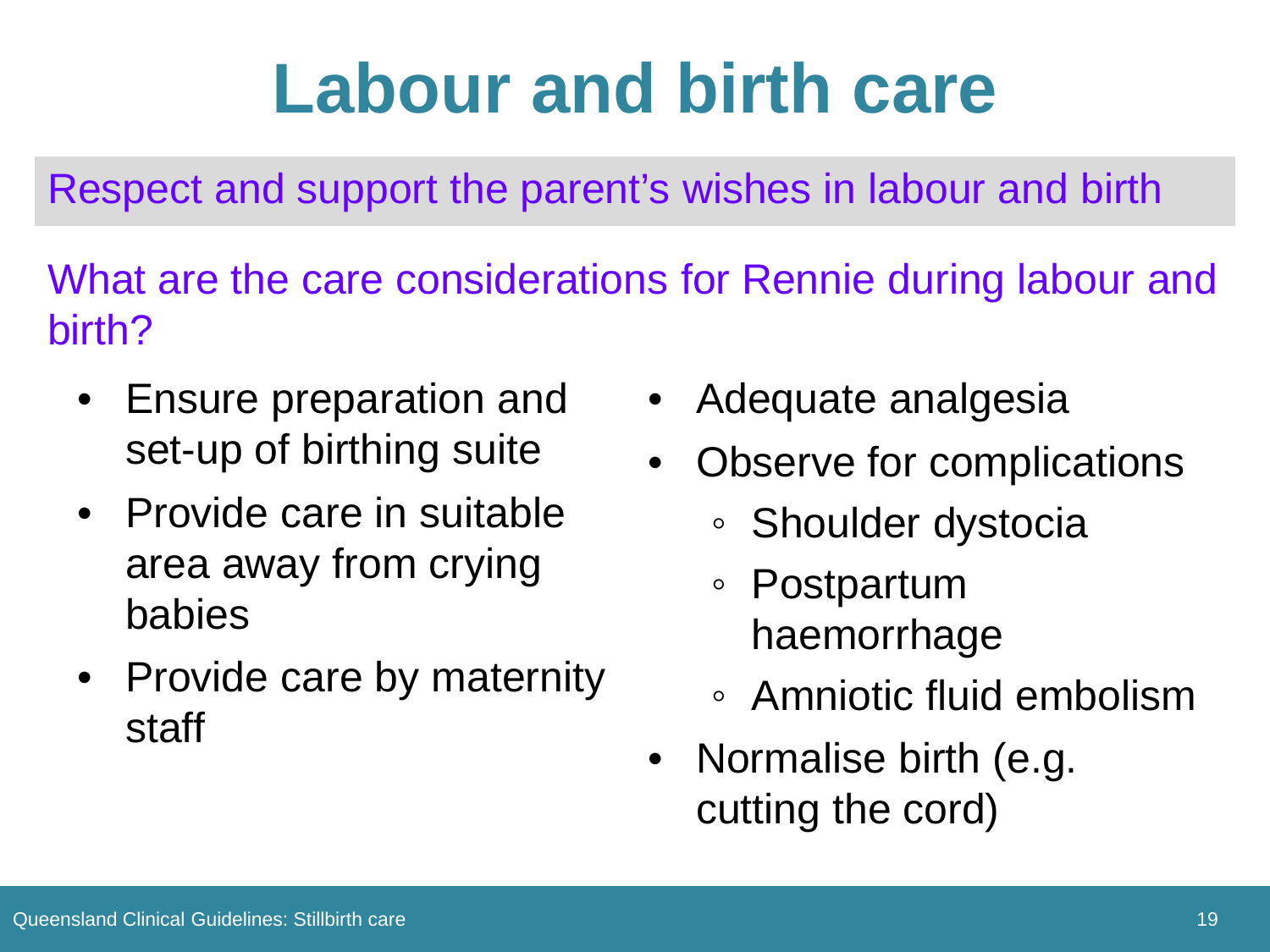#### **Post birth care**

The impact of stillbirth can last for many years for parents and families.

After a short labour Rennie has a baby girl that they name Ava. What can you do to help Rennie and Jeff with grieving?

- Offer single room away from crying babies
	- Use universal symbol to identify the women's room (e.g. butterfly or flower)
- Offer options to take Ava home

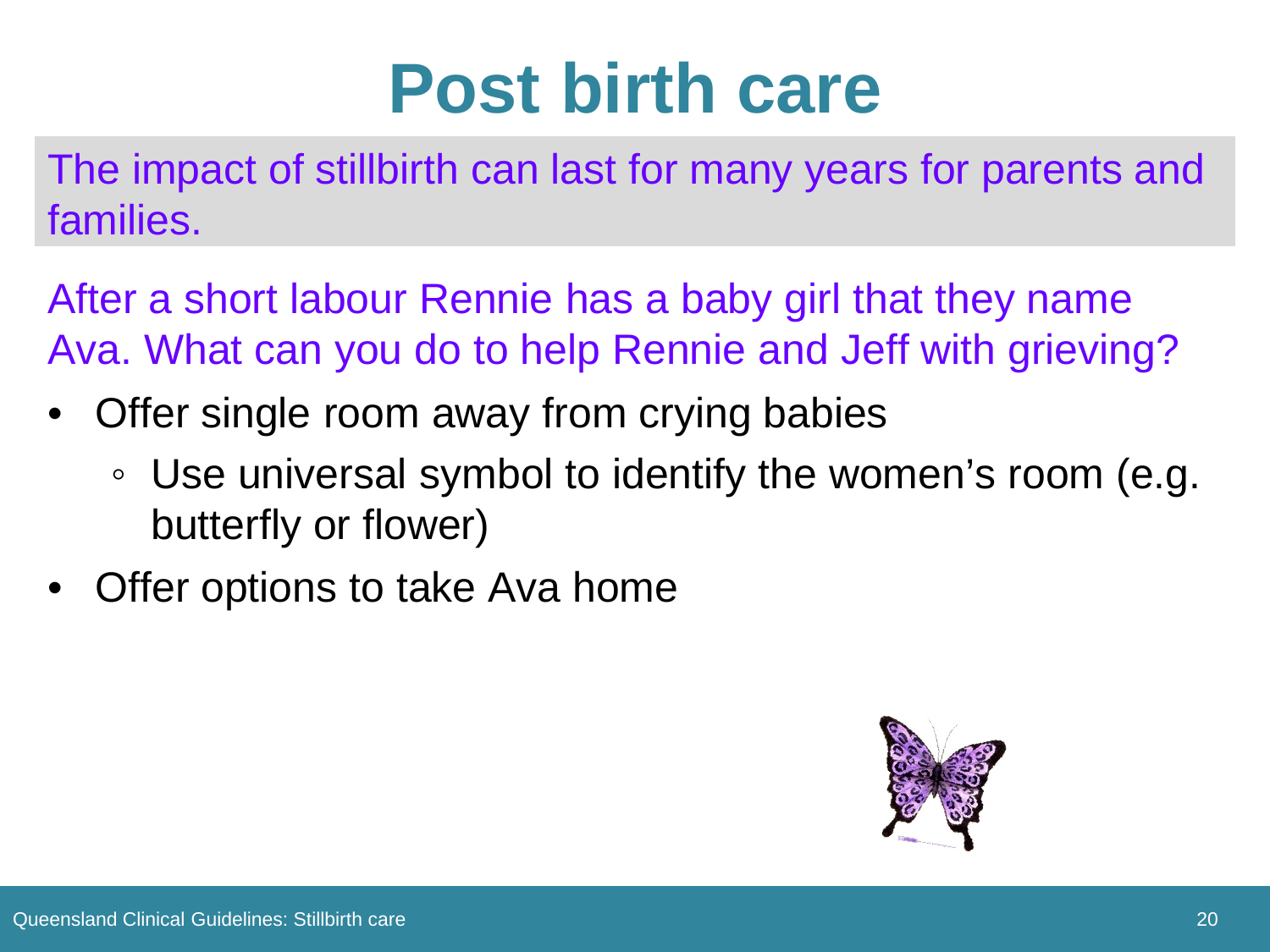### **Memory creation**

Support and guide parents about seeing their baby (normalise their fears), affirm the baby's existence and their parental identity and to create valuable memories.

How can you support Rennie and Jeff to see and hold their baby Ava?

- Support them to see and hold Ava
	- Respect their decision if they choose not to see or hold their baby
- Support them to bath, cuddle and dress baby
- Assist with memory creation
- Speak with respect to and about Ava–use baby's name and handle baby with care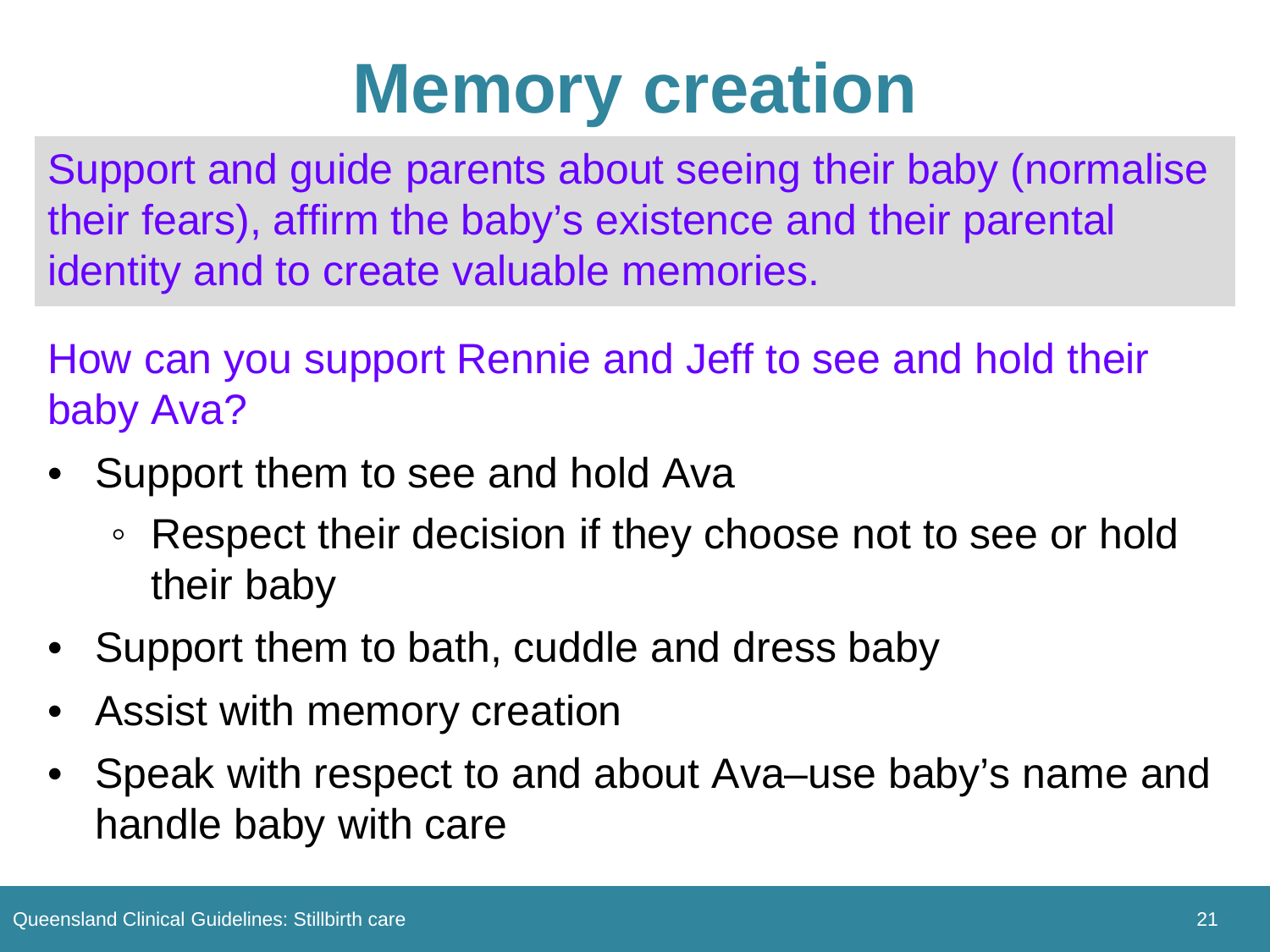#### **Postnatal care**

The student asks what postnatal care Rennie will need. What do you discuss with the student?

- Debriefing and support–offer and repeat information
- Refer to social worker/psychologist/bereavement midwife
- Usual postnatal care
- Management of any maternal medical conditions
- Lactation advice–suppression or milk donation
- Contraception advice and postnatal exercises
- Refer to home visiting service
- Discharge when clinical and psychological condition permits
- Postnatal review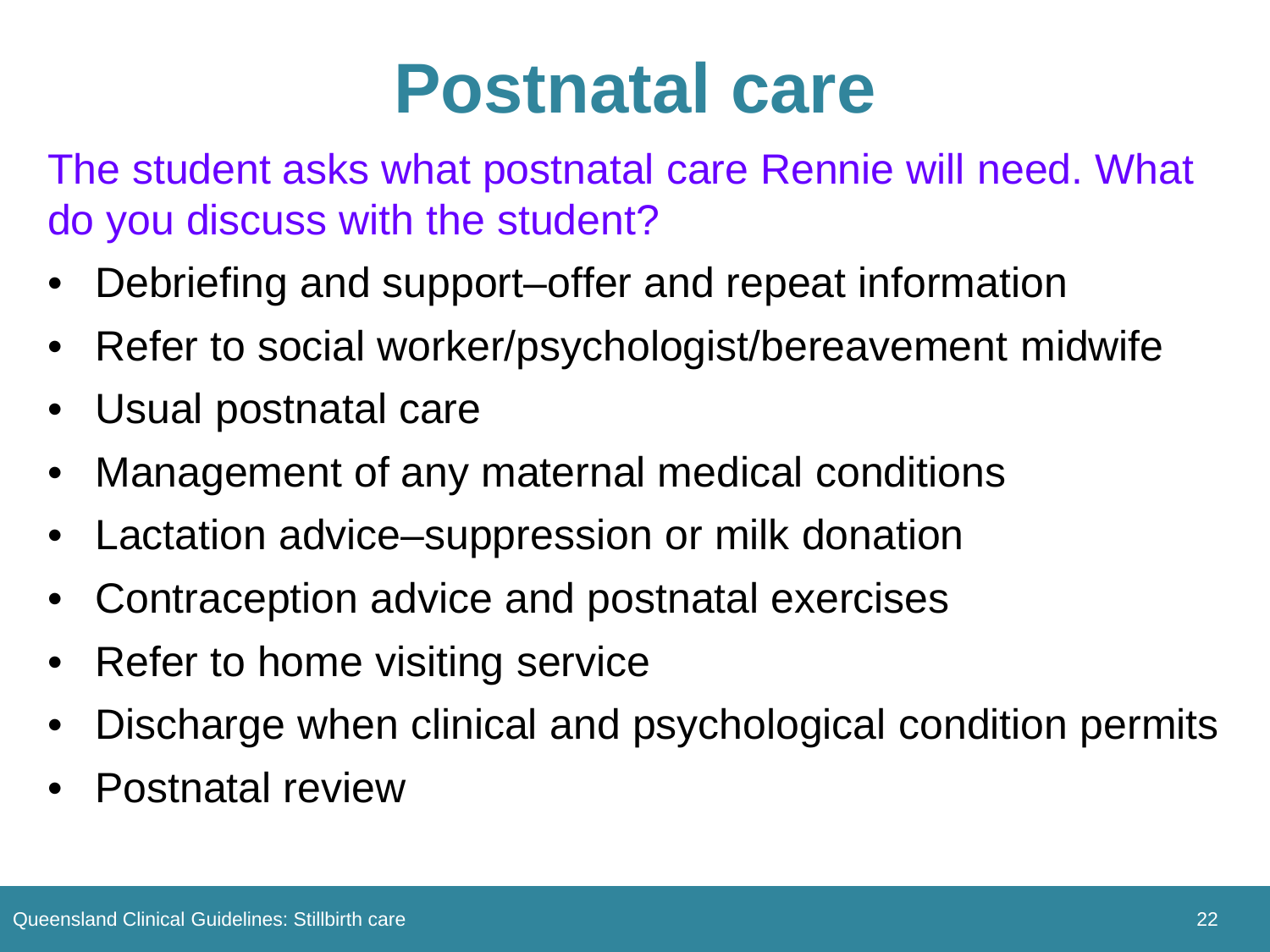#### **Documentation**

What documentation is required in Queensland following a stillbirth?

- Cause of Death Certificate (form 9)
- Perinatal Supplement (Form 9A)
- Birth registration application
- Perinatal data collection form
- Centrelink claim form for bereavement payment



#### **Classification**

- Use the PSANZ-PDC
- Record data using the APMCAT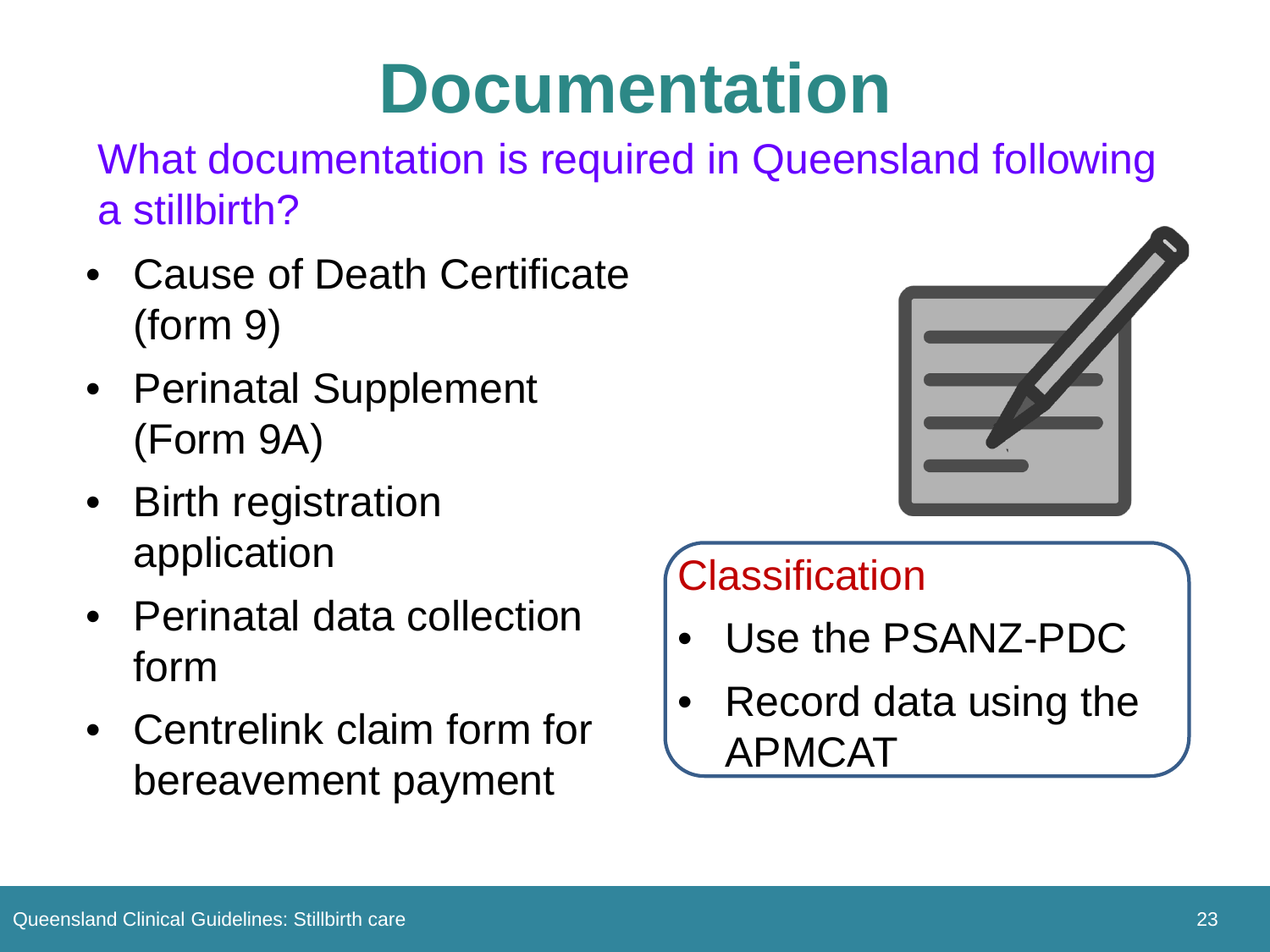## **Maternal medical conditions**

Consider maternal conditions requiring further investigation and management

- Investigate and manage conditions (e.g. pre-eclampsia, HELLP syndrome)
- FBC detects infection, maternal anaemia, autoimmune disease, elevated platelets
- If renal disease or pre-eclampsia–renal function tests (urea and creatinine)

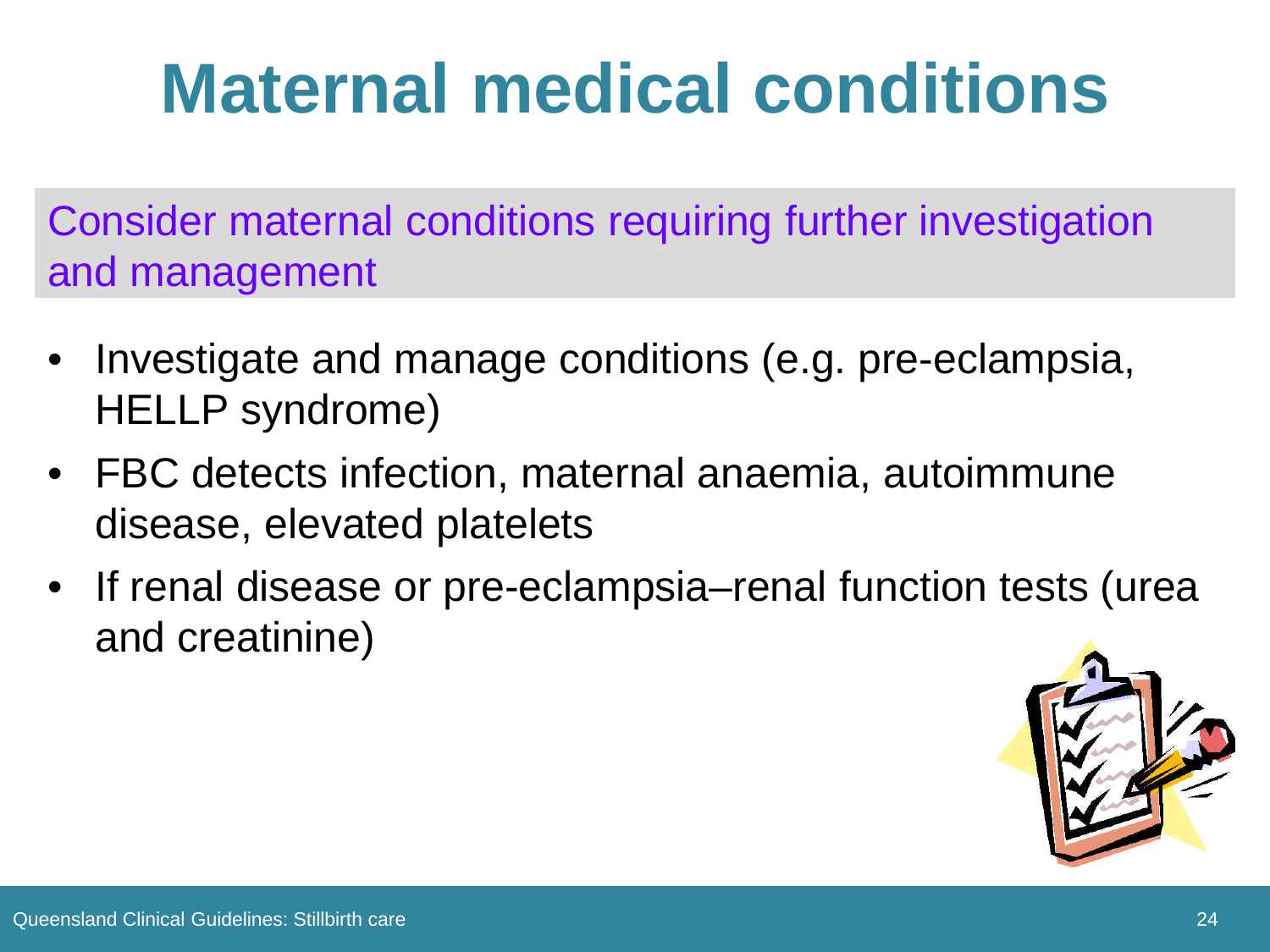## **Investigation of stillbirth**

Cause of fetal death most likely found from:

- Placental histopathology and chromosomal microarray
- Autopsy of baby

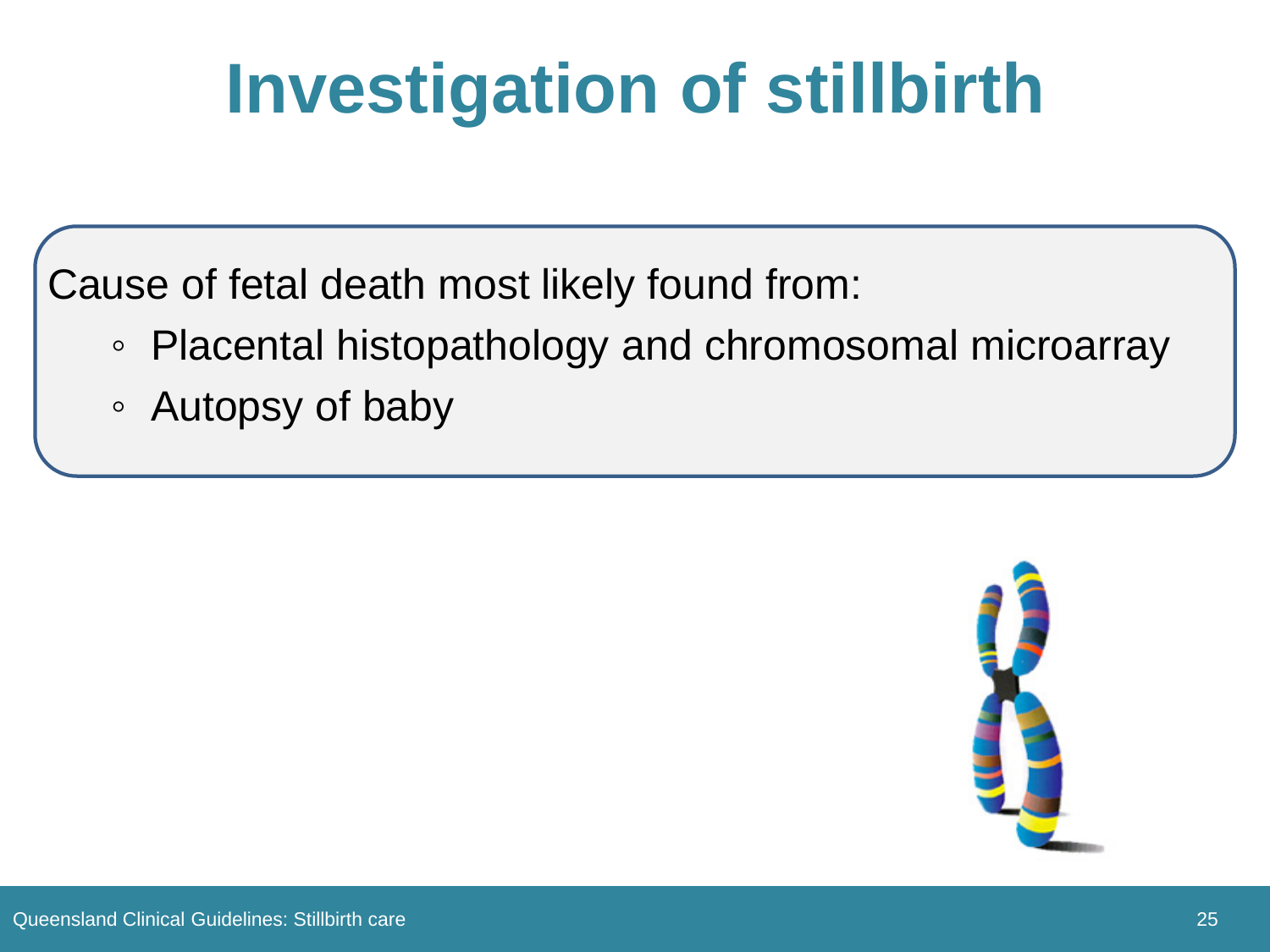### **Maternal investigations**

Offer investigations targeted towards the woman's obstetric history and circumstances of her baby's death

- Medical, obstetric, social, family, travel history
- Core maternal test-Kleihauer-Betke or flow cytometry detects fetomaternal haemorrhage
	- Preferably test before the birth

#### Selective tests

- Based on history and clinical presentation
- Blood group and antibody screen; drug screen; LFTs and nonfasting bile acids; TFTs; HbA1c; Thrombophilia; Infection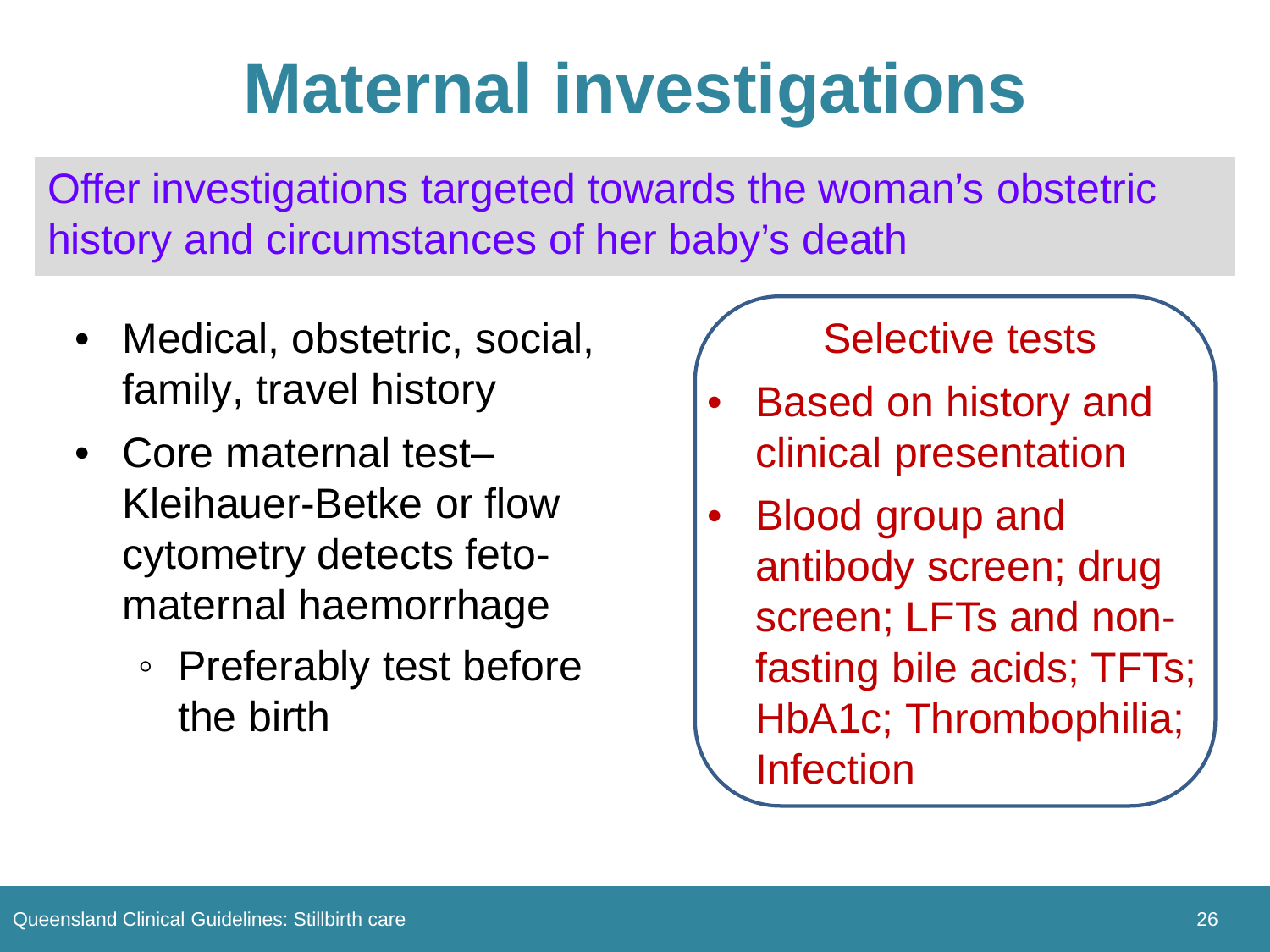# **Baby and placenta investigations**

The student asks what investigations are suggested after a baby is stillborn. What will you discuss?

- Physical exam, anthropometric measurements, clinical photographs, medical imaging
- Surface swabs of ear and pharynx–anaerobic/aerobic bacteria
- Blood–microbiology, haematology, chromosomal analysis, NNST
- Cord exam–thrombosis, true knot, infection (culture fetal surface)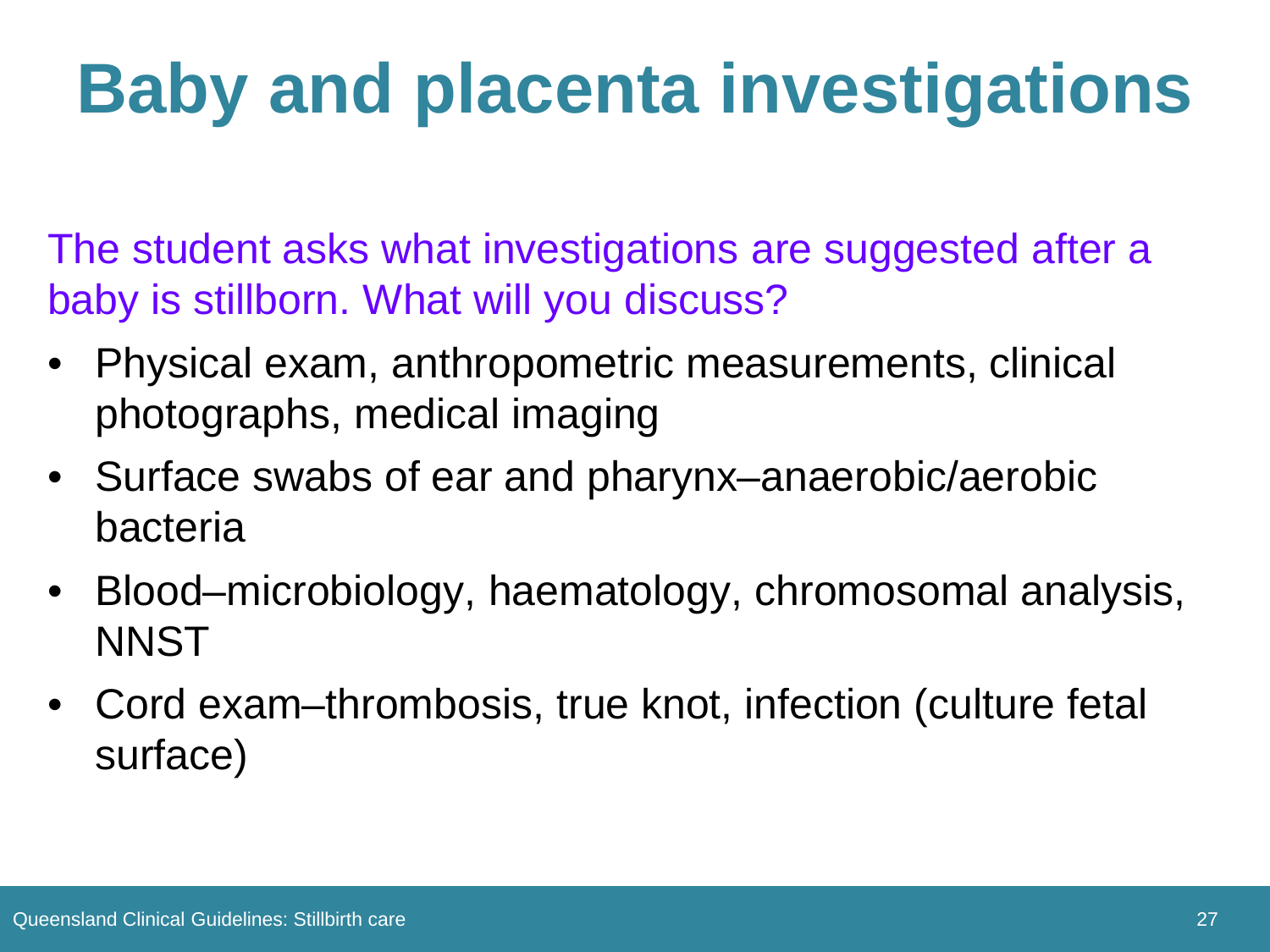## **Benefits of autopsy**

The student asks you why an autopsy is recommended to all women who have a stillbirth. What reasons do you discuss?

- May help find the cause of fetal death
- Informs genetic counselling
- Results may help plan and mange future pregnancies
- Enhances medical knowledge and may help other families
- May inform the emotional and bereavement support needed
- Inform auditing of perinatal outcomes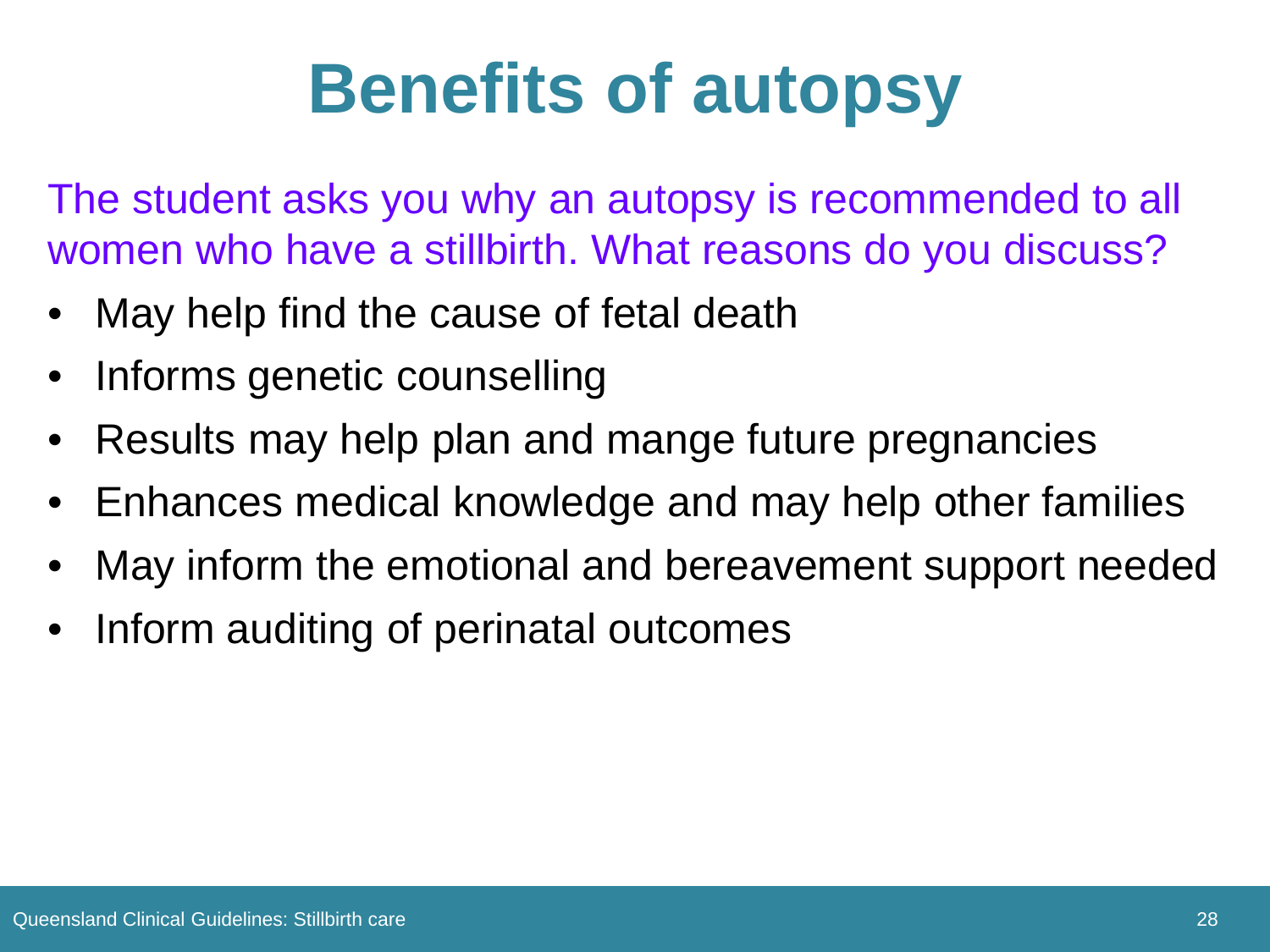#### **Autopsy**

In Queensland the autopsy rate has dropped to 32.2%

- Autopsy is the gold standard for investigation of stillbirth
- Recommend to all women
- Also discuss:
	- Non-invasive/minimally invasive autopsy
	- Complete external examination, clinical photography, imaging